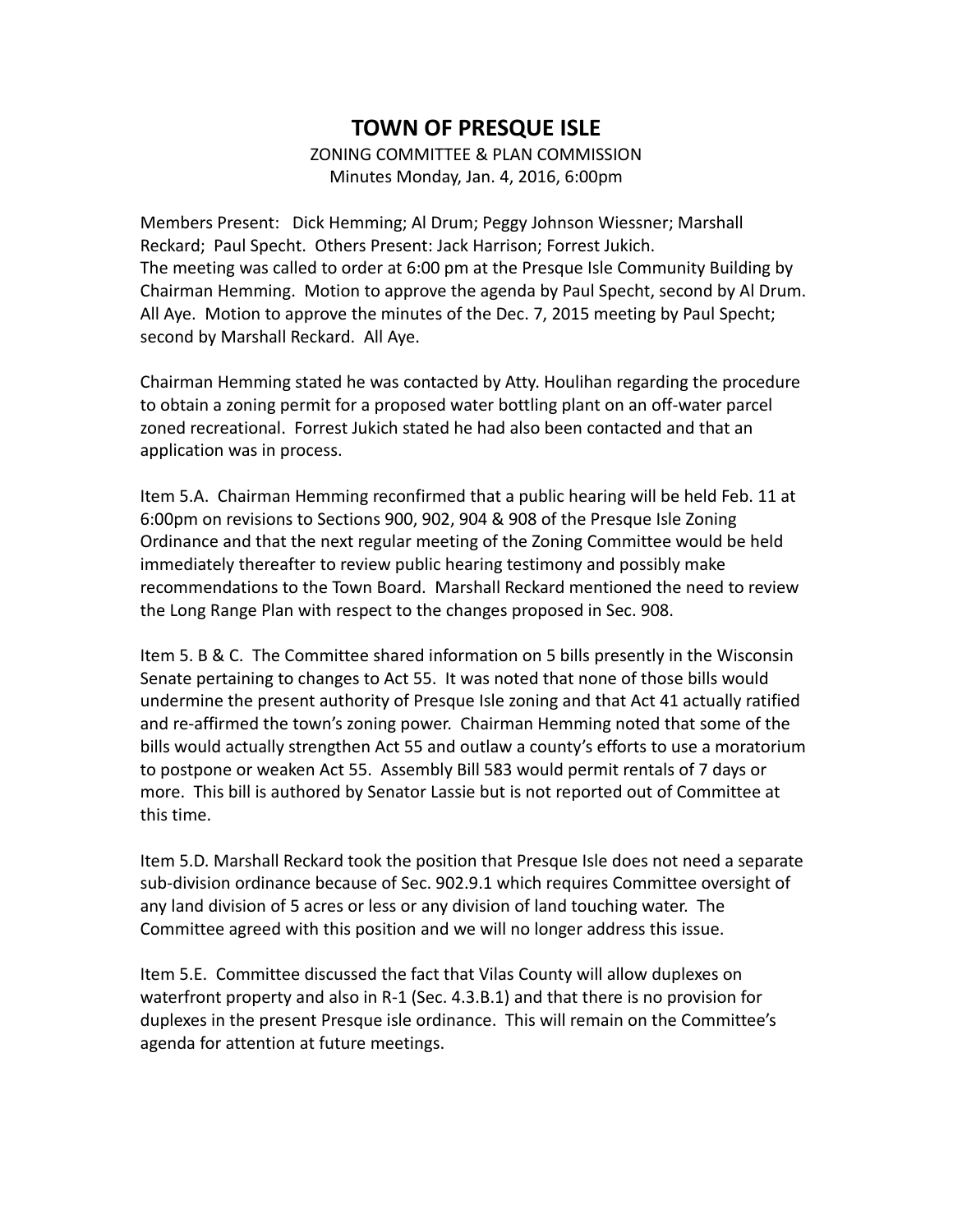Item 6.A. Committee questioned whether there was a need for an entire model ordinance for wetlands and whether our present provisions on dredging, filling, etc. could not be amended to take care of any wetland issues. Al Drum will review the model ordinance to see whether additional provisions should be incorporated into the Presque Isle ordinance. Keep on the agenda as old business.

Marshall Reckard moved to adjourn, Paul Specht seconded. All Aye. Meeting adjourned at 6:43 pm.

Next special meeting of the Committee was set for Thursday, Feb. 11 immediately after the Public Hearing at 6:00pm.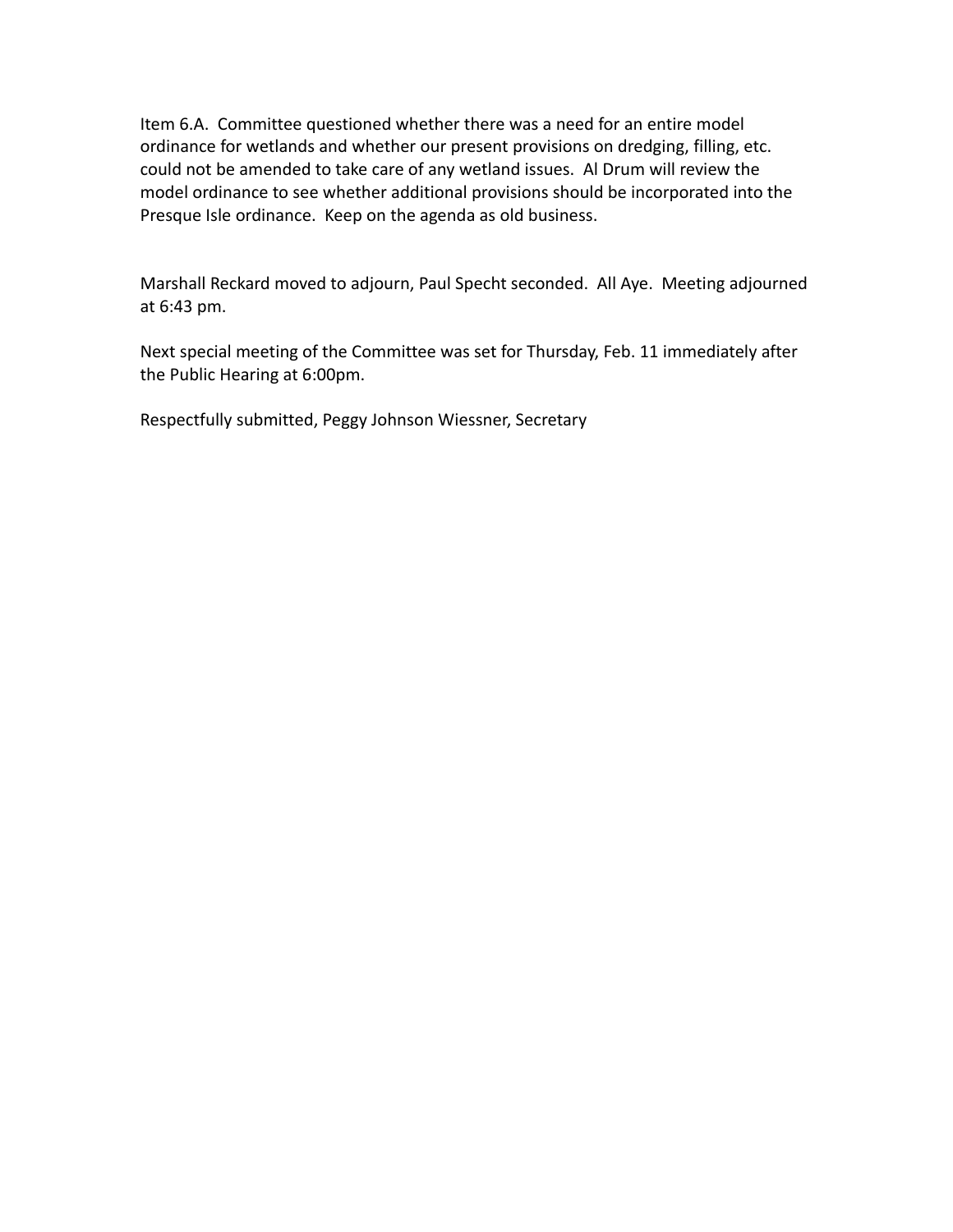ZONING COMMITTEE & PLAN COMMISSION PUBLIC HEARING Minutes Thursday, Feb. 11, 2016, 6:00pm

Members Present: Dick Hemming; Al Drum; Peggy Johnson Wiessner; Marshall Reckard; Paul Specht. Others Present: Forrest Jukich; Eric Johnson; Bill Newel; Pat Newel; Colleen Gorilla; Carmen Farwell; John Farwell; Adam Johnson; Larry Gorilla; Nick Williams; Jeff Burke; Linda Novak; Otto Novak; Kathleen Curtis; Tom Preston; Susie Gawriluk; Chuck Hayes; Jorja Burke; Al Eschenbauch.

The meeting was called to order at 6:00 pm at the Presque Isle Community Building by Chairman Hemming. Chairman Hemming read the notice that was published pursuant to Wisconsin Law stating that the purpose of the Public Hearing was to hear comments from the public on proposed amendments to Sections 900, 902, 904 and 908 of the Presque Isle Zoning Ordinance, which changes were made to accommodate changes made to Wisconsin Statutes.

Tom Preston – Acknowledged that Presque Isle cannot be more restrictive than the county. Asked whether Presque Isle could not have some form of "home rule" and where can we go "going forward?"

Paul Specht - Noted that the Committee did what they considered prudent and that what was presented as amendments was merely a draft document.

Marshall Reckard - Stated that Statute 59, as interpreted in the Hegwood decision, took away village powers; that Presque Isle had to prove we had zoning prior to Vilas County's; that the legislation was to be implemented immediately and completely stripped municipalities from the power to deal with non-conforming structures on shoreland properties. Although Plum Lake initially backed legislation to completely repeal Statute 59, that effort has been abandoned in favor of a more limited approach.

Colleen Gorilla – Questioned whether privately-owned lakes were also affected. Answer – all navigable waters are included.

Nick Williams – Questioned that part of Sec. 908 that measures lake frontage. Answer – Vilas County mandated the perpendicular method rather than following the meander. We must use their method.

Bill Newel – Wanted Presque Isle to question what other similar towns are doing. Urged us to "go slow." Acknowledged that the county now governs wetlands and impervious surface issues.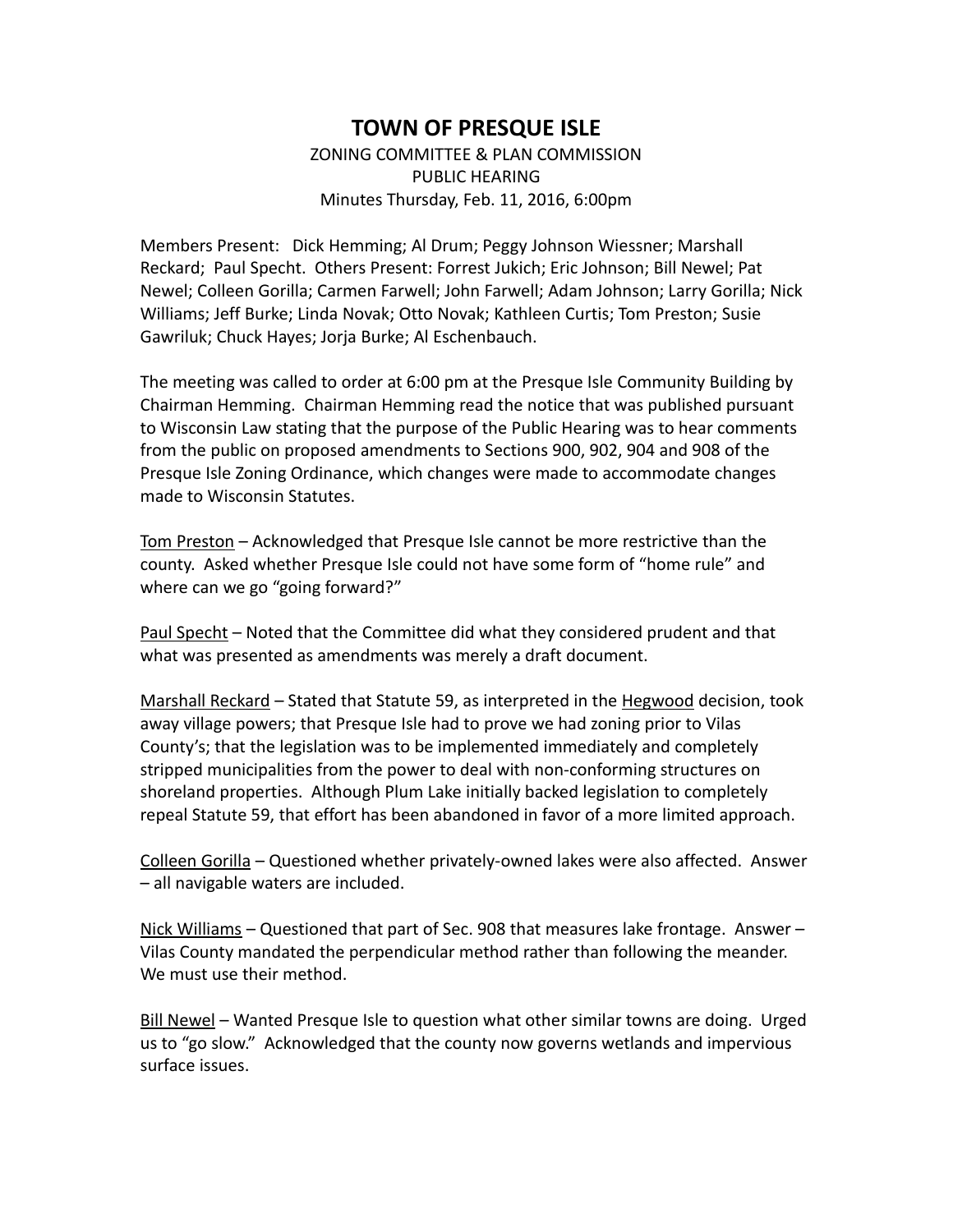Jeff Burke – Questioned whether we would lose all zoning power if we failed to amend our ordinance. Answer – no we can keep what pre-existed County zoning but we do need clarification on what we can enforce.

Paul Specht – Stated we would be in Court quickly if we attempted to enforce beyond what our 1959 zoning stated.

Al Drum – Read a letter written by Bob & Pat Brofsky who could not attend the hearing. They opposed amending our ordinances at this time, urged "no hasty decisions." They questioned whether we could enforce changes made to our zoning after 1959.

Dick Hemming – Noted that the Committee had held 3 other Public meetings – 2 where Vilas County Zoning Administrator appeared and one at which Presque Isle Town attorney Dennis Burgy attended where their interpretation of what was required of Presque Isle was discussed. The suggestion was made that Mr. Burgy be asked to give his written opinion on the question of what Presque Isle can enforce.

Suzie Gawriluk – Stated the Committee appeared to have done a great deal of work and that it seemed sensible we have a "fresh document" in the form of an updated, amended ordinance.

Jeff Burke – Asked the position of the Wisconsin Town's Assn. Answer – Shoreland zoning is a county function so they are not taking a position. The Wisconsin County's Association is drafting changes to its model ordinances.

Nick Williams – asked that the Committee maintain the present zoning until the town's attorney gives a written opinion on whether immediate action is required.

Linda Novak – Asked whether the public could contribute questions for the written opinion from the town's attorney – Answer – definitely.

Dick Hemming – Asked three times whether there were any further comments. None.

Public Hearing was closed at 7:00pm.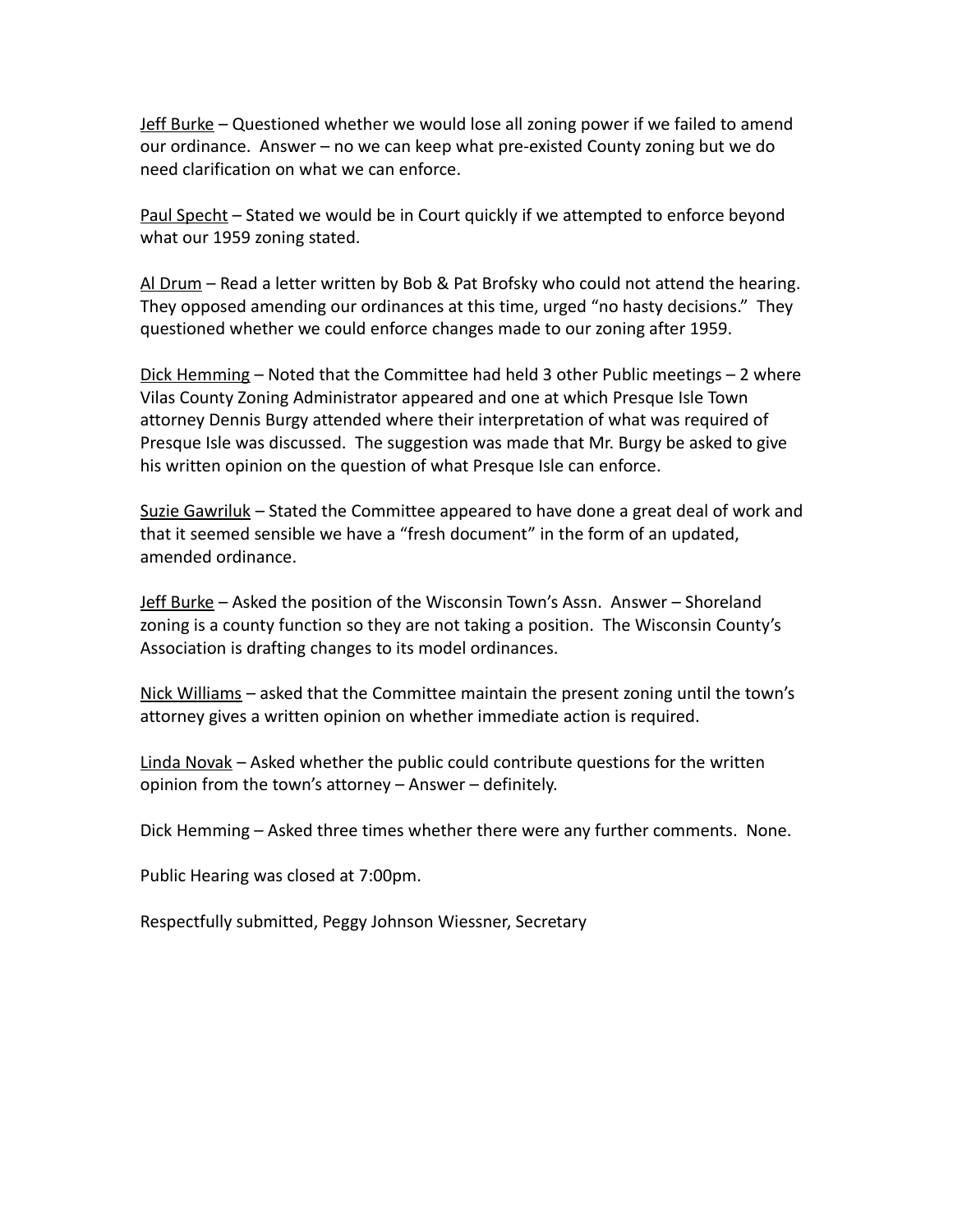### **ZONING COMMITTEE & PLAN COMMISSION**

Minutes, Monday, April 11, 2016, 6:00pm, PI Community Center

Members Present: Dick Hemming; Al Drum; Peggy Johnson Wiessner; Marshall Reckard; Paul Specht; Jack Harrison; Forrest Jukich. Public present: Karen Swenson; John Farwell; Carmen Farwell; Pat Borofsky; Bob Borofsky; Jorje Burke; Jim Leutke; and Ramona Kubicka.

The meeting was called to order by Chairman Dick Hemming at 6:00pm at the Presque Isle Community Building. Motion to approve the agenda by Marshall Reckard, second by Al Drum, All Aye. Motion to approve the minutes of the March 23, 2016 meeting by Marshall Reckard, second by Al Drum. All Aye.

Chairman Dick Hemming addressed agenda item 6.A. as the first item of business – discussion on a possible zoning change from Community Business to General Business for Parcel 22-1184. Jim Leutke appeared inform the Committee of a forthcoming application to change the zoning on Parcel 22-1184 from Community Business to General Business for the purpose of constructing a water bottling facility. Parcel 22-1184 is an 11 acre parcel at the south east corner of County B & W. Mr. Leutke presented a survey showing the location of a 24,000 square foot building that would house a plastic water bottling operation to bottle water taken from a well on the same property and water trucked from a well on property owned by Carlin Lake Lodge. He stated that this parcel was within the shoreland zoning area and thus under the jurisdiction of Vilas County. He also noted that the well to be located on the property was not a high-capacity well and would only draw as much water as allowed on any other parcel in the township. He alleged the operation would not be visible from the road, would be quiet and would not adversely affect the environment.

Ramona Kubicka asked who at Vilas County had he consulted? Answer – Dawn Schmidt, Zoning Administrator and Martha Milanowski, County Attorney. She also asked who owned the Property – Answer Richard DeGroot. What is the present zoning – answer Community Business. What did the Long Range Plan designate this area? Answer – General Business.

Jorja Burke asked what criteria the Committee would use to consider this change? Chairman Hemming responded that any consideration of this issue was premature since no actual application had been filed. He stated that a public hearing would have to be held and would require 2 published notices. Marshall Reckard also reminded the Committee and the public that two hearings might need to be held if the zoning category requested did not conform to the town's long range plan. Vilas County would not approve a change of zoning that did not conform to the plan. Mr. Leutke was thanked for his information and stated he would be filing an application for a zoning change the next day.

Item 5.E.- Sec. 902 UDC. Item tabled pending the appearance of the new building inspector since this involves clerical changes and changes to the inspection fees.

Item 5.A. Park & Cabin Recreational Vehicles. Discussion on whether these are recreational vehicles or homes? They do require septic systems. Are they UDC inspected? Normally not except for plumbing and septic hookups according to our zoning administrator Forrest Jukich. He noted that manufactured and modular homes are not the same and that our ordinance has no minimum size requirements for single family homes. A 750 square foot addition does require UDC inspection but there is no such size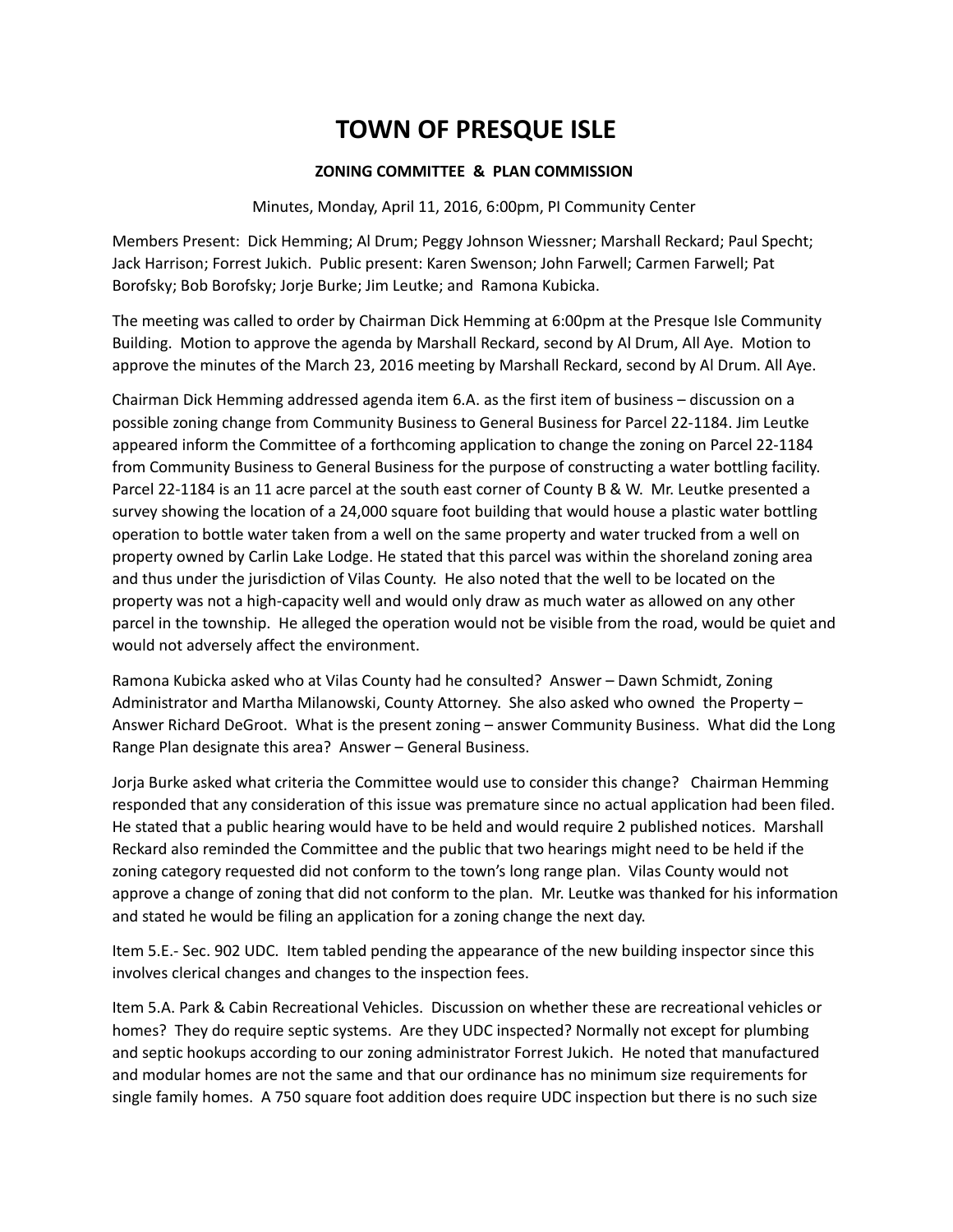requirement for new construction. Committee felt this issue needs more study. Peggy Johnson Wiessner volunteered to bring information on the minimum size issue to the next meeting.

Item 5.B .Duplexes – this issue involves Sec. 912.1.2 of the PI Zoning Ordinance and needs to be considered with Sec. 902.5 on where guesthouses would be permitted when you have duplexes or multifamily dwellings. Paul Specht will bring this issue back to the next meeting.

Item 5.C. Model Ordinance for Wetlands – more work in the area of enforcement and penalties needs to be done. Al Drum volunteered to work on this issue.

Item 5.D. Changes to the Land Use Plan – this item will be addressed if Presque Isle adopts the proposed amendments to its zoning ordinance mandated by Act 55. Vilas County will not approve the amendments if they do not conform to the Land Use Plan.

Marshall Reckard then addressed the issue of a possible subdivision ordinance for Presque Isle. He noted that the Vilas County Subdivision Ordinance was on draft #2 and many changes are under consideration. He believed the county's ordinance, if not changed, would be detrimental to Presque Isle. He also reminded the Committee that NR115 specifically outlawed ordinances that were designed as work-arounds to NR115. Committee will monitor this ordinance at the County level and later decide whether to pursue at the town level.

Forrest Jukich was directed to contact the Chairman if the application for a zoning change was actually made. The Committee would then be polled to determine a mutually agreeable date for a public hearing on the issue.

Next meeting date May 9, 2016 at 6:00pm. The May 9 meeting will review Town Attorney Burgy's written answers to issues discussed at the March 23 special meeting.

Motion to adjourn by Al Drum second by Peggy Johnson Wiessner. Meeting adjourned at 7:10 pm.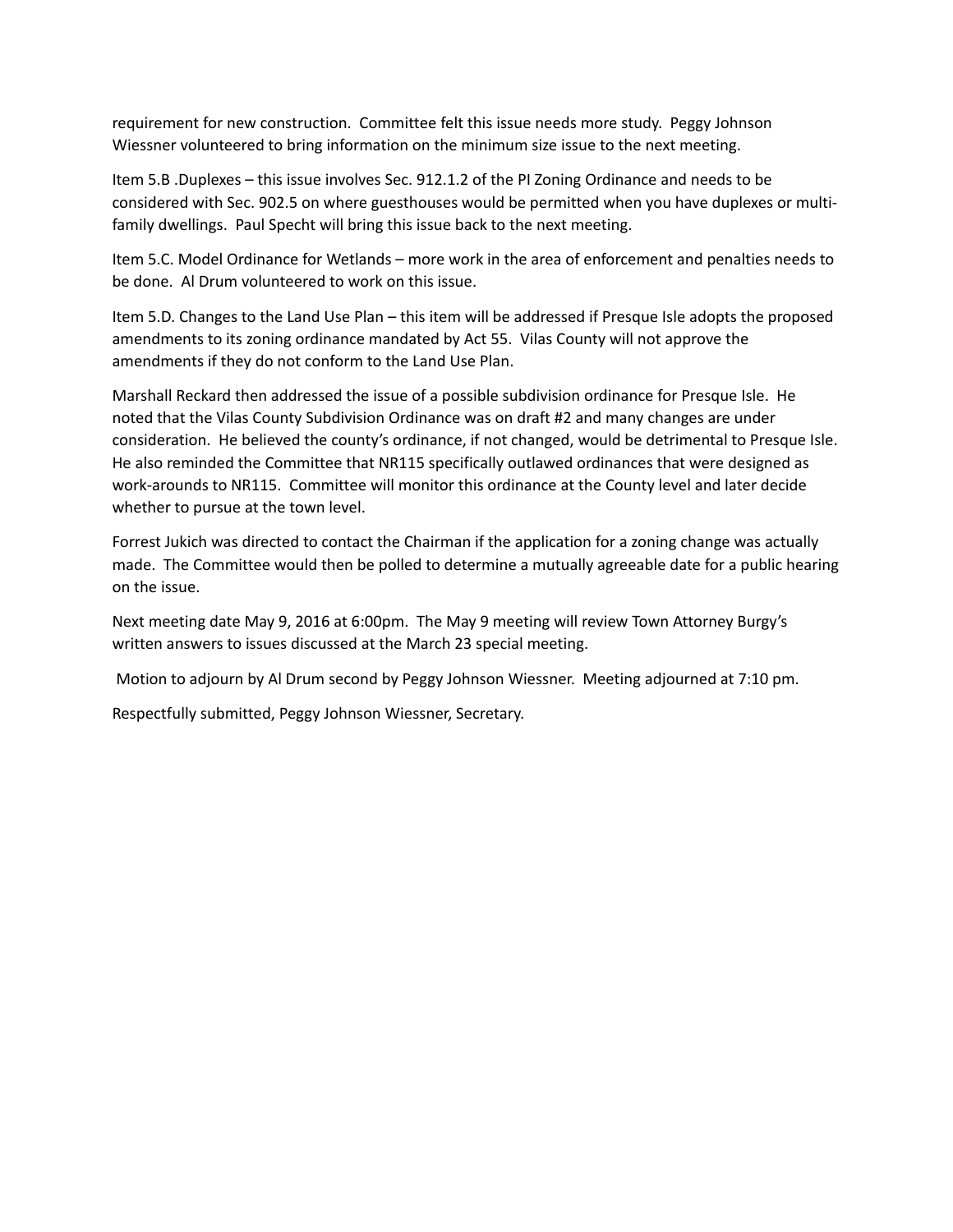### **ZONING COMMITTEE Public Hearing**

Minutes, Wednesday, May 4, 2016, 6:00pm, PI Community Center

Members Present: Dick Hemming; Al Drum; Peggy Johnson Wiessner; Marshall Reckard; Paul Specht,. Public present: Approximately 165 persons based on a canvas of their opinion taken during the meeting.

The meeting was called to order by Chairman Dick Hemming at 6:00pm at the Presque Isle Community Building. He read the Notice of Public Hearing which was properly published in the Lakeland Times April 19, 2016. The purpose of the hearing will be to hear comments from the public on a proposed change in zoning district from Community Business to All Purpose for parcel number 022-1184 and 022-82-01. He stated that those proponents of the change would speak first and then those opposing the change.

### **Speaking in Favor**

1. Attorney John Houlihan, agent for the applicant, Richard DeGroot, stated the applicant has received an offer to purchase from the Carlin Water Company and that he had meet with Vilas County Zoning Administrator, Dawn Schmidt, who indicated a zoning change to All Purpose, would accommodate the water bottling business. Houlihan supplied no specific details as to the bottling process since that was given at an earlier Zoning Committee meeting. As support for the zoning change Houlihan cited the Presque Isle 2020 Land Use Plan which provided the land in question should be a General Business District fostering economic development creating jobs with good wages and supporting a wide variety of commercial ventures. The All Purpose district outlined in the 2020 Plan would permit ventures entailing noise and heavy traffic. The Plat noted those ventures should be located in the town along highways B & W where the infrastructure to support such development was located. Houlihan concluded that the 2020 Plan supported the application.

2. Ken Reid, 11570 Armour Lk. Rd, Presque Isle. Did not speak in favor of the application but noted that the 2020 Plan had no allowance for any Industrial Areas in the town.

### **Speaking in Opposition**

1. Wiliam R. Vinall, 11757 riverside Rd., Presque Isle, a longtime resident opposed the All Purpose category of zoning as "too loose" permitting too many uses incompatible with the "Last Wilderness." Presque Isle is a water-driven community. He cited past drought years when the river near his home was only a trickle & the ash trees died. We are moving toward a drier climate. Ogalala aquifer has dropped over 6 feet and regained only 1 inch.

2. Ramona Kubicka, 12252 Carlin Lk. Dr. She is the Vice-Pres. Of the Carlin Lake Assn & Chairperson of a special committee to oppose drawing water from the Carlin Club well – one of the two sources of water for the proposed bottling plant. She cited 60.61g of the general zoning authority given to towns to encourage preservation of ground water and stated that transporting water from the Carlin Lodge well has been determined by Vilas County to not be one of the three legal non-conforming uses of the Carlin Lodge property. Atty. Houlihan objected to this testimony as not being relevant to the issue of re-zoning the two parcels in question. Chairman Hemming stated that this was a fair matter for discussion since Mr. Leudtke has stated water from the Carlin well was to be bottled in this plant. Kubica noted originally they were told 24,000/ week would be taken from the Carlin well and now it may be 100,000/ day.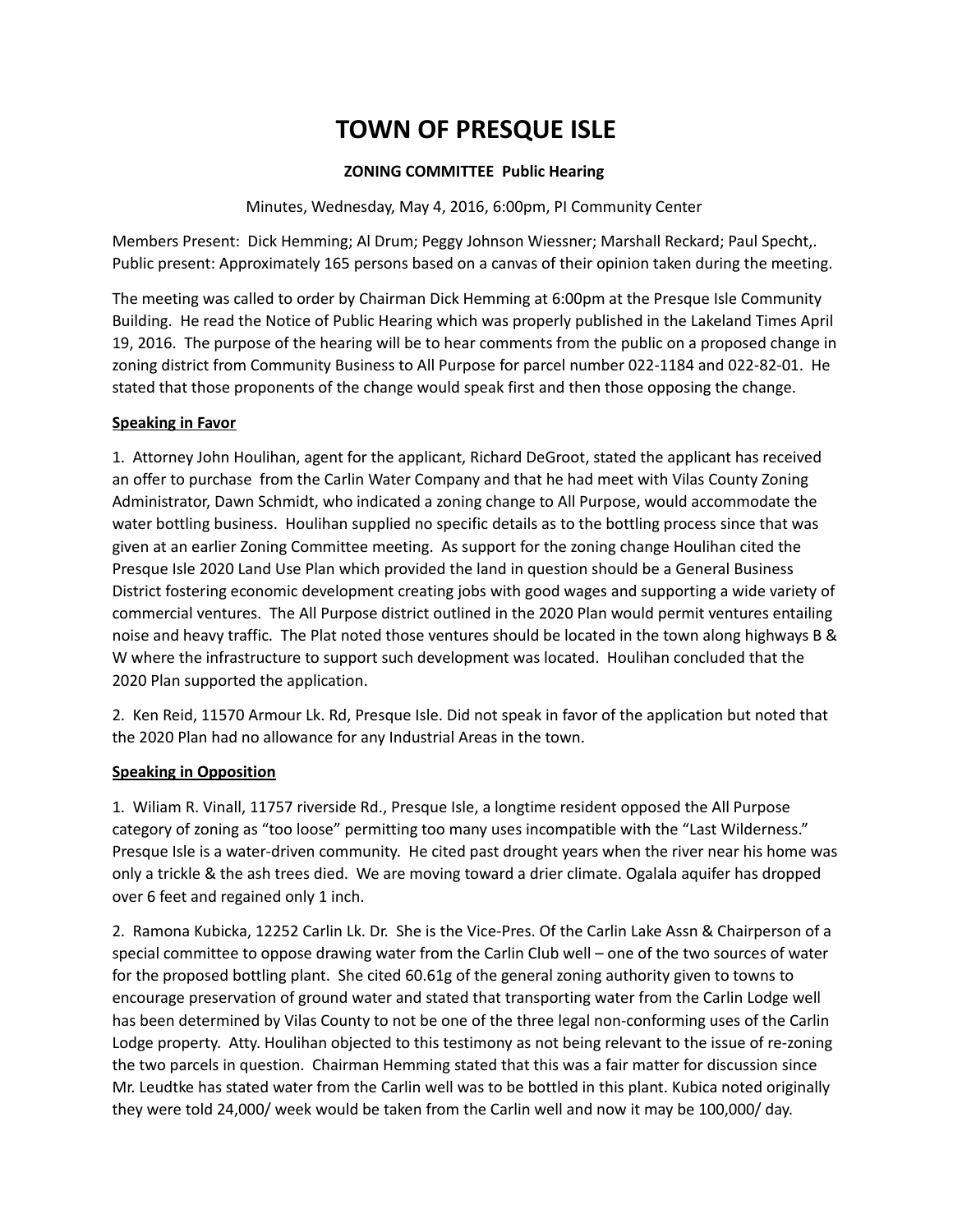3. Jeff Kenkle, 8059 Wilke Dr., Presque Isle objected to spot zoning not justified by the provision of jobs. He stated the contour of the land would require the cutting of trees to provide a driveway for large trucks, resulting in a "crappy" looking site.

4. Tom Preston, 7454 Katinka Lk. Rd., Presque Isle asked to be provided with the applicant's Articles of Incorporation in order to learn the identity of the applicants. He asked they provide an Environmental Impact Study.

5. Darrell Gust, 7156 Hiawatha Lk. Rd., Winchester, was concerned that the town would be responsible for lawsuits resulting from failed wells following a drop the groundwater table. Urged to keep the Lst Wilderness a wilderness.

6. Stu Whipple, 8315 Hiawatha Dr., Presque Isle, a victim of agent orange, cited the hazards of dealing with plastics that contain endocrine disrupters such as PHA and phylates and noted it takes 2 gallons of water to produce one gallon of bottled water. He was concerned about roadside litter when the plastic breaks down & animals consume it. "We don't want that back in the environment."

7. Celeste Hocking, 11565 Oxbow Rd, Presque Isle. She is the Aquatic Ecologist for the Flambeau Tribe. She stated the waters of the surrounding communities and the tribal lands are intercommencted and would be affected.

8. Cecil Davis, 12405 Eva Dr., Presque Isle, wanted to preserve the "Last Wilderness" and asked that the microphone be passed around to secure a count of those opposed. Chairman Hemming stated he would entertain a similar action later in the meeting.

9. Cathy Logan Weber, 7601 Annabelle Lk. Rd., Presque Isle, stated water is our greatest resource and the draughts in California saying other areas would come here looking for water. This sets a bad precedent.

10. Gregory Halverson, 12483 Haase Rd., Presque Isle wanted to update his 65 year-old home that sets near the lake, extend his lawn and continue with an old septic. Zoning authorities impressed him with the arguments against such actions and asked why this request is even a topic for discussion.

11. Jan Smart, 11222 Forty-Niners Rd., Presque Isle, cited the examples of two Maine towns similar to Presque Isle – Fryberg and Hyram, Maine, who permitted large corporations to mine their water with resulting adverse effects – a track record for what could happen in Presque isle.

12. John Suffron, 10821 Hiller Dr., Presque Isle, asked what would happen if the business failed or the building was damaged and the town was left with a large decaing building like the Nagle Lumber company property in Land O Lakes. He cited the town's early zoning history and the Last Wilderness theme.

13. Carmen Farwell, 12425 Eva Dr., Presque Isle questioned the 200 letters received by the town clerk and asked whether they would be available for review. Answer – yes. She stated hard data and detailed proposals should be required prior to approval and cited the U.S. Geological Survey that water was "money in the bank" that should not be pumped out faster than it is replaced. She favored economic development but alleged the jobs created by this bottling plant would not be good jobs.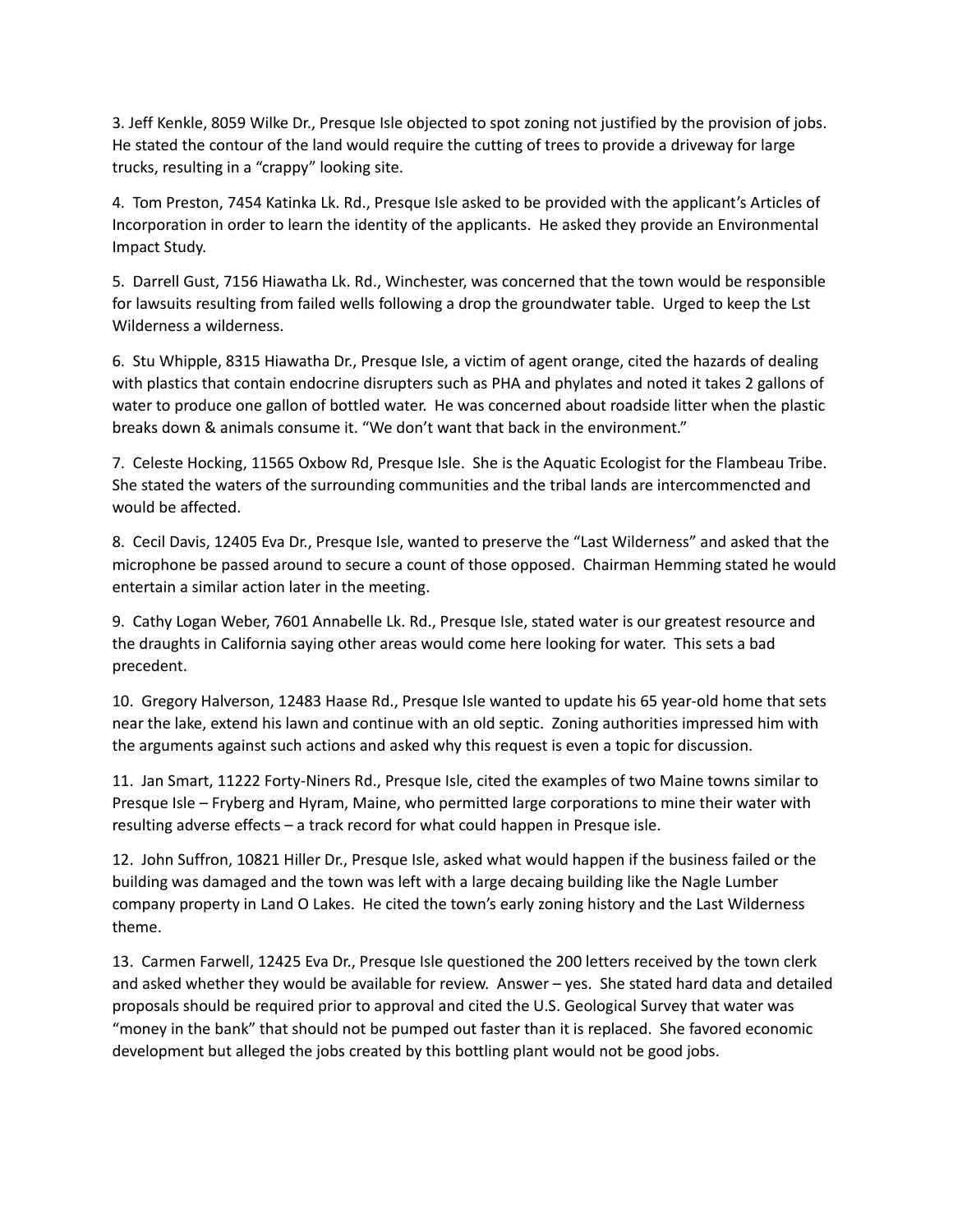14. William Perkins, 6910 River Dr., Manitowish Waters, asked that we google "bottled water" and note its medicinal properties, especially those attributed to the Carlin water which has alkaline properties. Why do we need another water source to help our ulcer's?

15. Ken Wiesner, 8754 Birchwood Cove, Land O Lakes, has 30 years experience as a registered professional engineer. He wanted several questions answered – has a test well been done or the pumping capacity been tested? Has the effect on the aquifer been tested? Ground water is tricky and you need engineering studies – you may get bad water or water with high iron content that need to be treated. What then? Too many unknowns – too much uncertainty.

16. Chuck Hayes, 12364 Carlin Lk. Dr., Presque Isle, noted this question was original opposed in Presque Isle over two years ago, then tested and rejected in Minocqua, now back in Presque Isle. How many versions are going to be entertained before saying, "no, no, and no?"

Chairman Hemming asked three times whether there were more people to speak. No answer. He then divided the room into 4 parts and had volunteers poll the audience for opinions. Result – 153 opposed to the application and 12 in favor. Before closing the meeting Al Drum asked how much water was planned to be taken and Atty. Houlihan responded 18,000 maximum per day. He also asked how many truck per day and was told "one." When he asked why the building was designed with 3 truck bays, Mr. Leudtke responded – "for future development." Mr. Drum also asked whether this would be a viable project without the Carlin water and was told it could be but that the Carlin water was premium water and would insure the project's viability.

Chairman Hemming adjourned the Public Hearing at 7:20pm.

Motion to adjourn by Al Drum second by Peggy Johnson Wiessner. Meeting adjourned at 7:10 pm. Respectfully submitted, Peggy Johnson Wiessner, Secretary.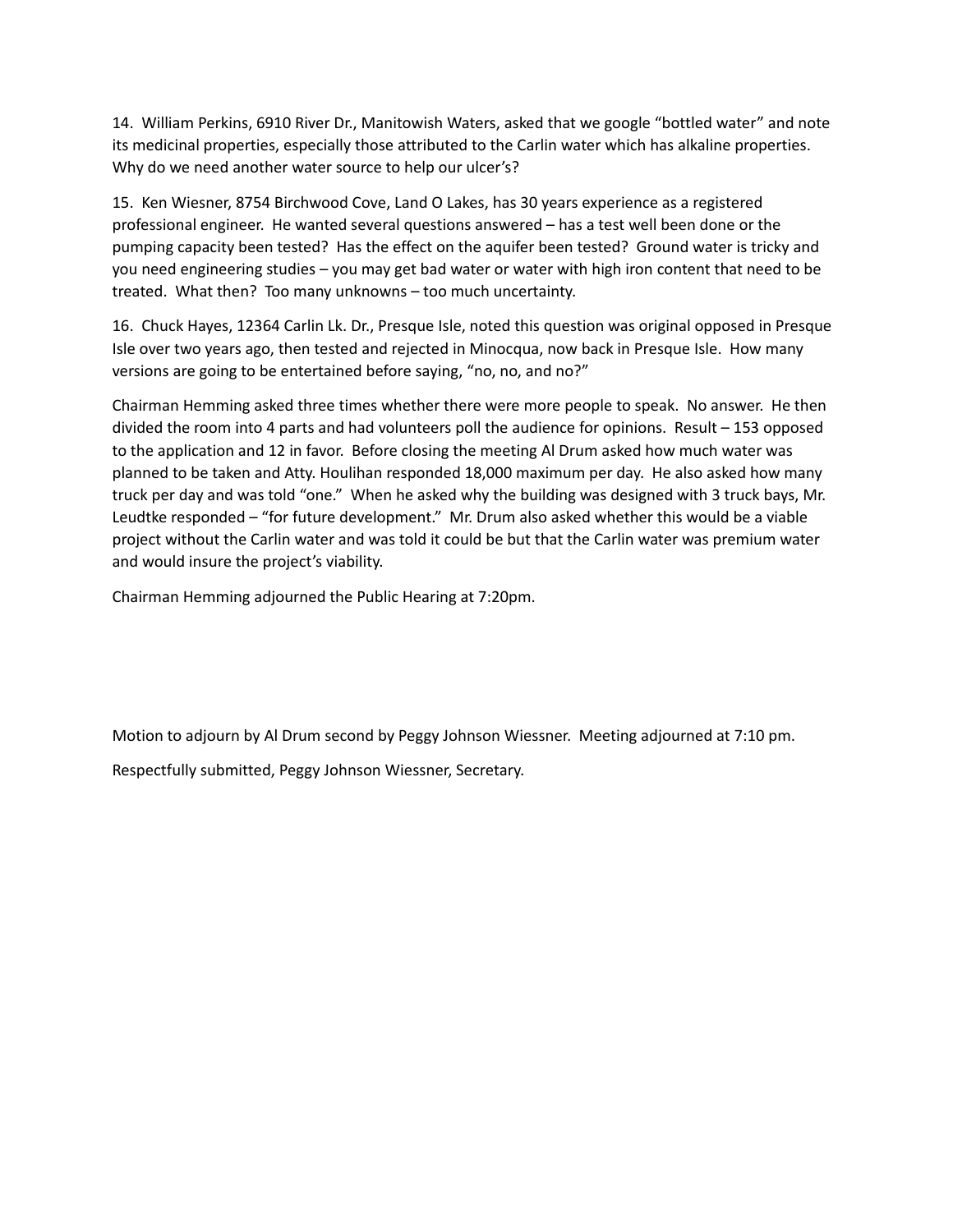#### **ZONING COMMITTEE**

Minutes, Wednesday May 4, 2016,

following the 6:00pm, Public Hearing, PI Community Center

Members Present: Dick Hemming; Al Drum; Peggy Johnson Wiessner; Marshall Reckard; Paul Specht. Public present: approximately 150 members who attended the prior Public Hearing

The meeting was called to order by Chairman Dick Hemming at 7:20pm at the Presque Isle Community Building. Motion to approve the agenda by Paul Specht, second by Al Drum, All Aye. Motion to table approval of the minutes of the April 11, 2016 meeting by Marshall Reckard, second by Paul Specht, all aye.

Chairman Dick Hemming asked whether there were any motions resulting from the just concluded public hearing.

Paul Specht moved, "Due to the overwhelming opposition to the zoning change requested by Richard DeGroot (Mr. Jim Luedtke) by 200 property owners, taxpayers and residents of the town, and the fact that such zoning change would be inconsistent with the town's Land Use Plan, I move that the Zoning Committee recommend that the Town Board deny Mr. DeGroot's (Mr. Jim Leudtke) request. Second by Al Drum.

Discussion by Marshal Reckard centered on public safety concerns with pedestrian traffic and tanker truck traffic; the fact these were not all weather roads; the height of the proposed building that could not be protected from fire with present equipment; and the size of the parcels which could result in division into ten all purpose zoned lots in the future.

Al Drum noted the great number of concerned citizens who opposed this application in written letters and e-mails and in testimony at the prior public hearing. He stated this opposition was in line with the town's 2020 Land Use Plan mission statement; its land use goals and objectives section and its natural resource goals and use section. Most importantly he quoted from the land use plan's implementation strategy section which stated that the town's plan commission should determine that any amendment to the plan be consistent with the following criteria before granting approval:" 1. Amendment will maintain the public health, safety and welfare; 2. Amendment is necessary due to changed conditions or circumstances and 3. The cumulative effects of proposed changes have been assessed and determined to be consistent with the spirit and intent of the Town of Presque Isle Year 2020 Comprehensive Land Use Plan and any other applicable local plans and policies." He viewed the application for this zoning change to be inconsistent with all three amendment criteria.

Peggy Johnson Wiessner stated that, while she was inclined to be sympathetic to the economic concerns of residents who make Presque Isle their primary home and who make their living and raise their families in Presque Isle, she could not support a proposal with so few specifics and fact-based information on its repercussions for the future of the town and its resources.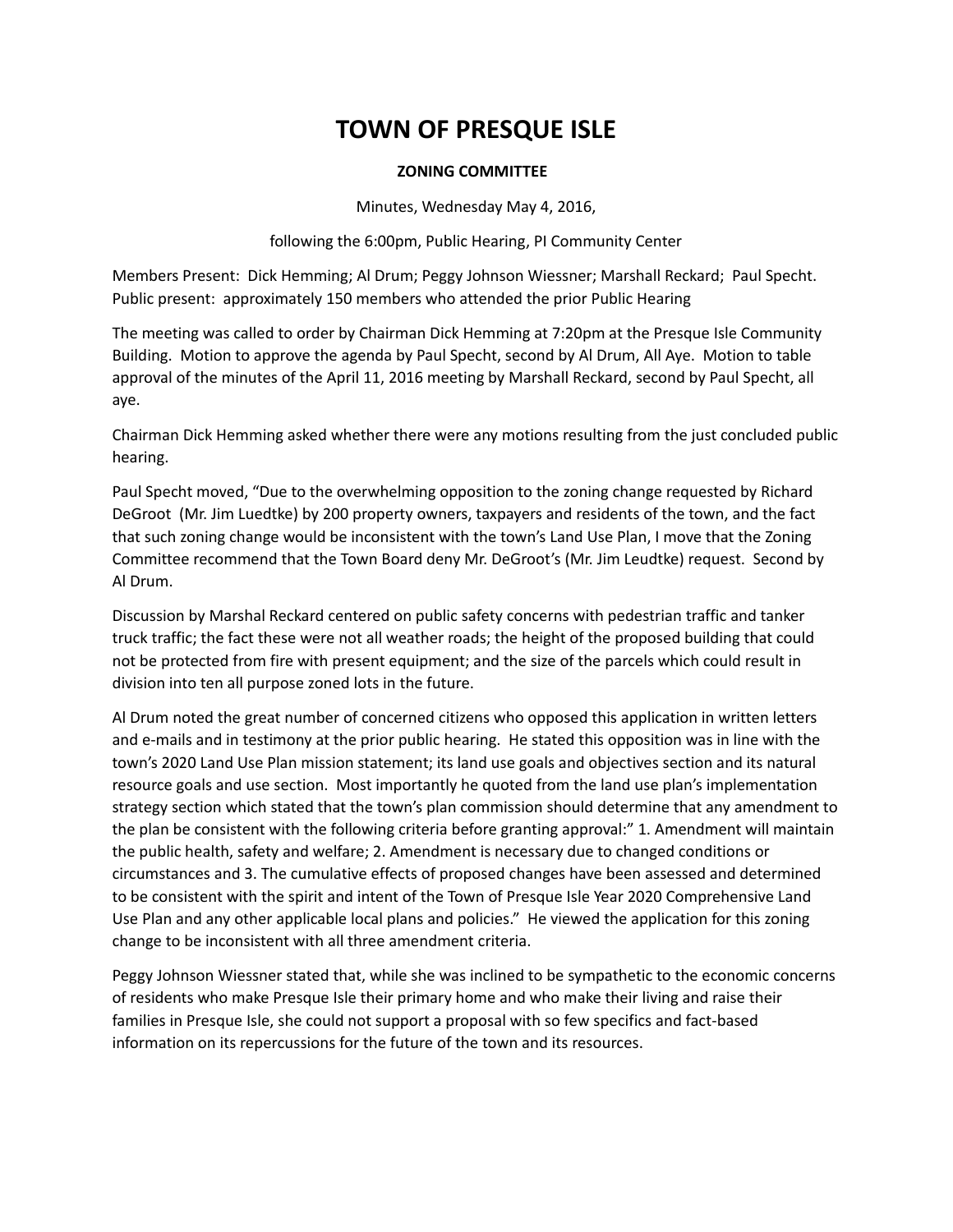Marshal Reckard requested the committee be polled on the motion. Marshall Reckard – Aye. Paul Specht – Aye. Al Drum – Aye. Peggy Johnson Wiessner – Aye. Dick Hemming – Aye. The motion to recommend denial of the application to the town board was approved.

Next meeting date May 11, 2016 at 6:00pm. The May 11 meeting will review Town Attorney Burgy's written answers to issues discussed at the March 23 special meeting.

Motion to adjourn by Marshall Reckard second by Al Drum. Meeting adjourned at 7:46 pm.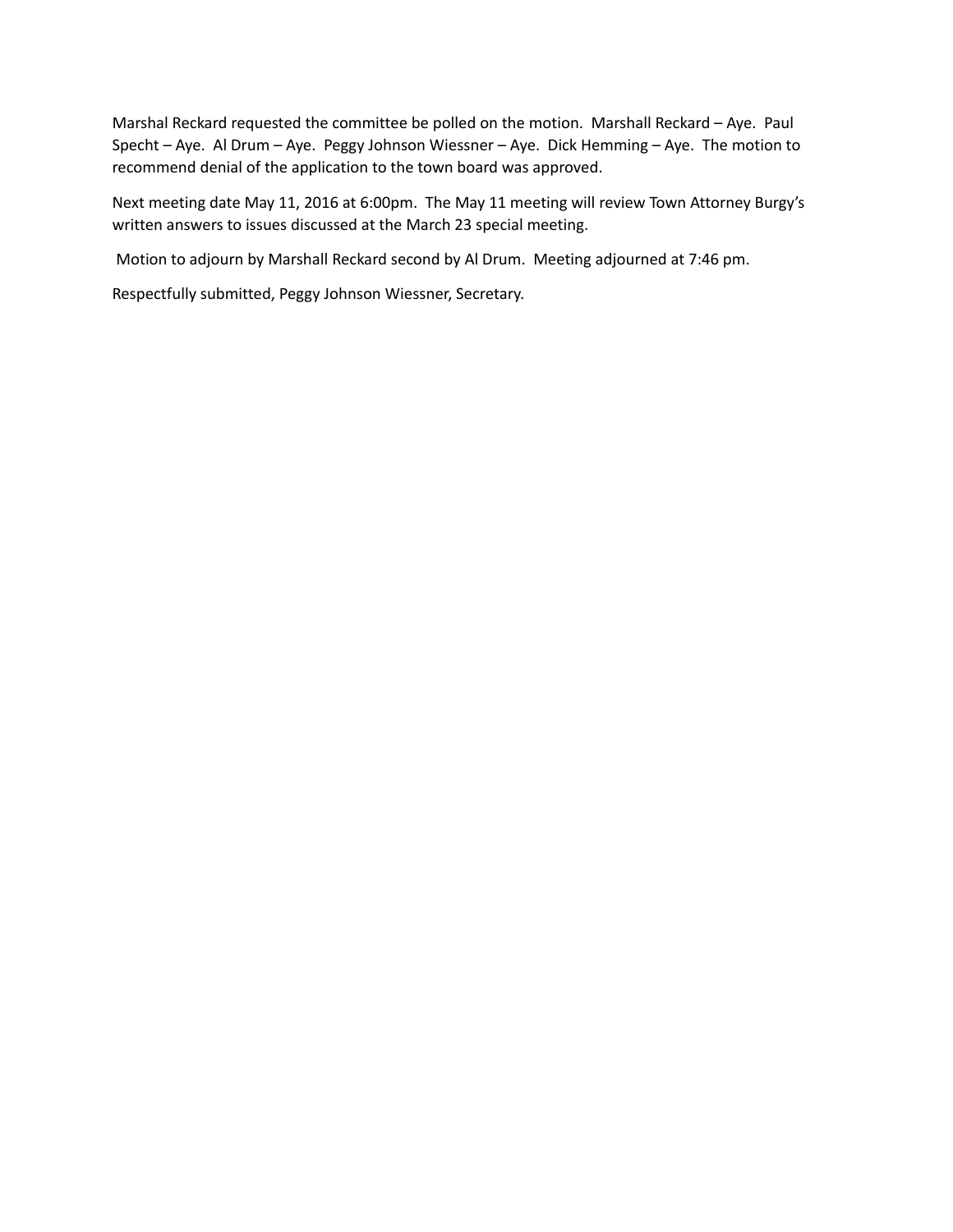#### **ZONING COMMITTEE**

#### Minutes, Monday, May 11, 2016, 6:00pm

Members Present: Dick Hemming; Al Drum; Peggy Johnson Wiessner; Marshall Reckard; Paul Specht. Public present: Carl Watras; Carl Schoenacker; Jorja Burke

The meeting was called to order by Chairman Dick Hemming at 6:00pm at the Presque Isle Community Building. Motion to approve the agenda by Marshall Reckard, second by Al Drum, All Aye. Motion to approve Minutes of the March 23, 2016 meeting by Al Drum, second by Marshall Reckard. All Aye. Motion to approve minutes of the April 11, 2016 meeting by Marshall Reckard, second by Al Drum. All Aye except for Paul Specht who abstained. Motion to approve minutes of the May 4 Public Hearing as amended, by Al Drum, second by Peggy Johnson Wiessner. All Aye. Motion to approve the minutes of the May 4 regular Zoning Committee meeting by Al Drum, second by Peggy Johnson Wiessner. All Aye.

Public Comment: Carl Schoenacker raised questions concerning the conduct of the Public Hearing held May 4, 2016. He asked why was anyone, from anywhere permitted to speak? Why was a public "vote" taken without being limited to Presque Isle residents? Why were rebuttals not permitted? How could this request not fit into the Comprehensive Plan? Answer - the change was for All Purpose Zoning. He asked how the plan was original developed? Chairman Hemming recounted the history of the town hiring its consultant and its possible use of the same consultant for the 2020 update.

Item 5.A. Discussion of Attorney Burgy's response to the Committee's letter of Feb. 18 regarding changes to the town's ordinance necessitated by recent statute changes and the Hegwood decision. Burgy believes it is clear the town cannot continue to enforce zoning ordinances it did not have in place prior to enactment of Vilas County zoning. He noted that **Hegwood** further held essentially that town have not had shoreland zoning authority since 1965 and thus amendments to the town's original ordinance were invalid. He counseled against attempting to enforce amended ordinances using ambiguity as a defense. He stated our ordinance should reflect the present state of the law rather than creating confusion by leaving the ordinance "as is," and the zoning administrator should not be put in the position of approving a zoning application that violates our ordinance as written. He believes a Subdivision Ordinance outside of the Zoning Ordinance would enable the town to enforce provisions of the zoning ordinance that were enacted after county zoning was in place. He recommended that the preamble to our zoning ordinance use the word "revised" rather than "amended."

On the issue of using a Subdivision Ordinance to revive ordinance provisions enacted after Vilas County Zoning, Marshall Reckard stated the County has been working for more than 2 months on their subdivision ordinance and he provided the Committee with a draft of their progress thus far. Carl Watras, chair of the ordinance committee wanted to include lot sizes in a Presque Isle subdivision ordinance. The Committee thought that might violate the admonition of Hegwood that attempts to use other ordinances to enact local zoning would not be upheld. Peggy Johnson Wiessner moved to table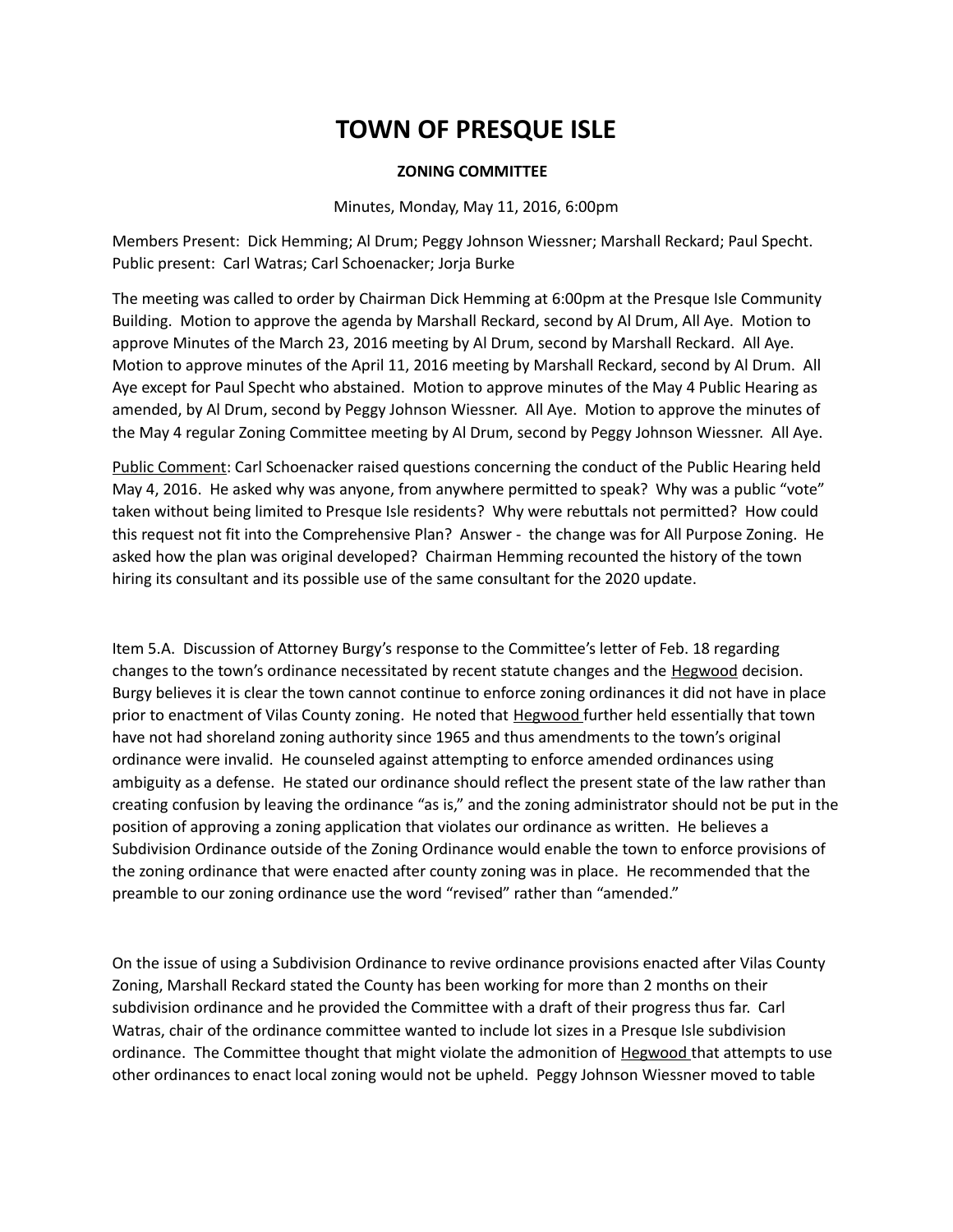work on the Subdivison ordinance pending Vilas County's further efforts and Paul Specht seconded. All Aye.

Paul Specht noted that amendments to sections 900, 902 and 904 do not involve shoreland issues and that the Committee ought to separate its recommendations regarding amendment from section 908. Marshall Reckard then moved that a re-draft of section 908 should be done which moves the history of the ordinance from 900 to section 908 to be used as a preamble. Action on that section will be held until after the Land Use Plan is amended to conform. Paul Specht seconded that motion. All Aye.

Dick Hemming requested finished language for the next meeting along with supporting documents on amendments to the LUP. Marshal Reckard reminded the Committee a 30 day notice was required for amendments to the LUP and thereafter, the change to the LUP would be made by resolution to the town Board. It will not be necessary to include section 908 in the public hearing on the LUP. Marshall Reckard moved that the Public Hearing be held Monday, July 11. Paul Specht seconded. All Aye. Marshall Reckard will see that the town website has the correct language for the changes to 900, 902, 904 and 908.

Item 5.B. Duplexes. Paul Specht moved and Al Drum seconded a motion that the definition of multiple housing in Sec. 902 drafted on Jan. 25, 2016, be used to amend Sec. 902. All Aye except for Peggy Johnson Wiessner who abstained.

Item 5.C. Wetlands - Al distributed a revised draft of the Model Wetlands ordinance that contained a penalties section. Action on this issue will be held to the next meeting.

Item 5.F. Minimum size requirements – Marshall moved to strike this from further consideration. Al Drum seconded. All Aye.

Next meeting date Monday, June 13, 2016 at 6:00pm.

Motion to adjourn by Peggy Johnson second by Paul Specht. Meeting adjourned at 7:22 pm.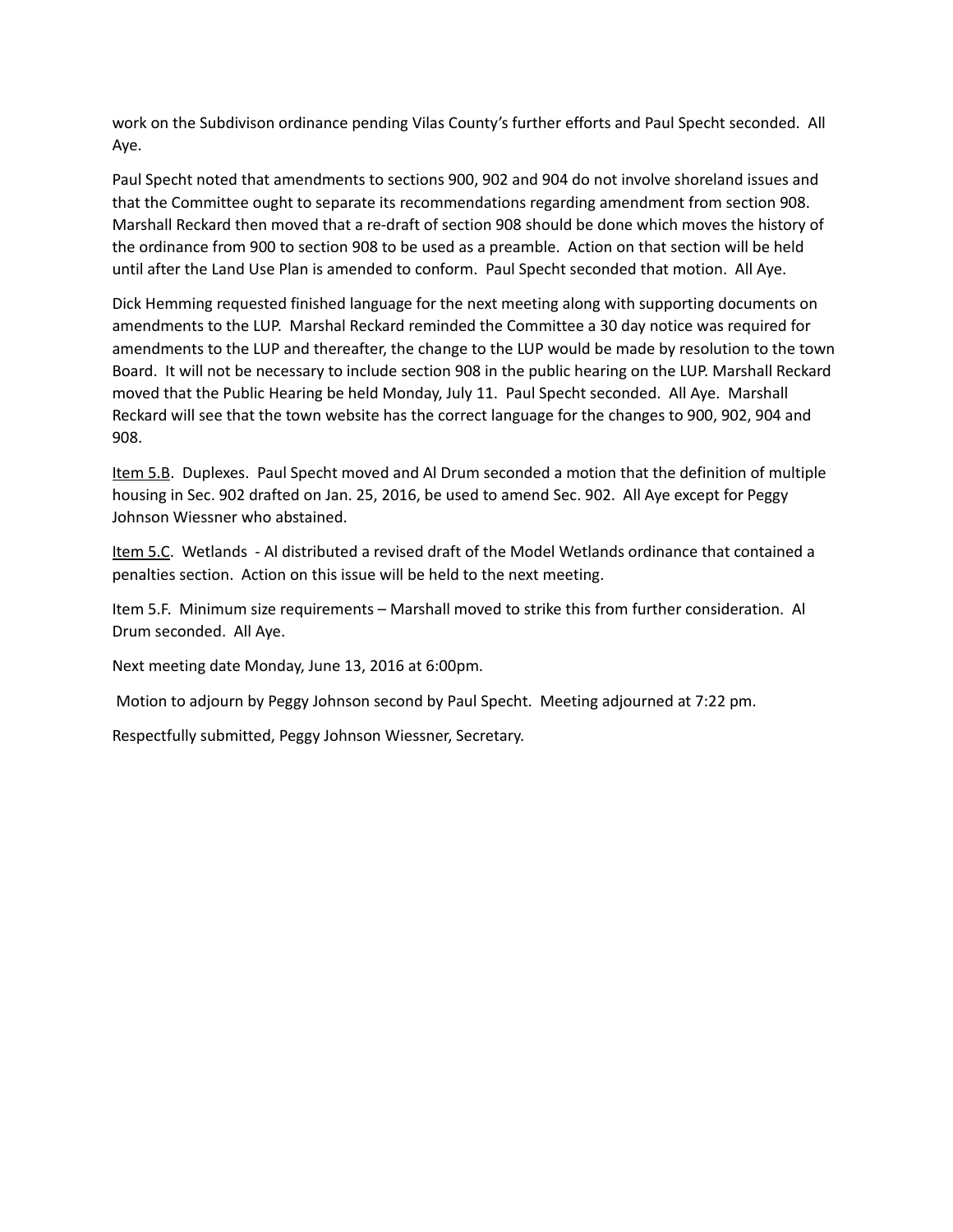### **ZONING COMMITTEE**

#### Minutes, Monday, June 13, 2016, 6:00pm

Members Present: Dick Hemming; Al Drum; Peggy Johnson Wiessner; Marshall Reckard; Paul Specht. Forrest Jukich, absent/ill. Public present: Bill Hill, Brenda Dyre, Carl Schoenacker

The meeting was called to order by Chairman Dick Hemming at 6:00pm at the Presque Isle Community Building. Motion to approve the agenda by Marshall Reckard, second by Al Drum, All Aye. Motion to approve Minutes of the May 11, 2016 meeting by Marshall Reckard, second by Peggy Johnson Wiessner. All Aye.

Public Comment: There was no public comment.

Item 6.A. Marshall Reckard presented the preliminary 3-lot subdivision of the \_\_\_\_\_\_\_\_\_property in the zoning administrator's absence. The Committee questioned the inclusion of the road right-of-way in calculating the minimum lot size and the correct calculation of the water frontage. The preliminary survey was returned to the zoning administrator for correction and clarification of those concerns. Bill Hill asked whether one was taxed on road right-of-way and easement areas. Chairman Hemming responded that easement areas were private property and were included in the area of one's private property.

Item 5.A. The July 11 Public Hearing concerns changes to the Land Use Plan and not to the Presque Isle Zoning Ordinance. The hearing must discuss the changes as posted and cannot consider any alternative changes they might want to make, namely changes involving the R-5 zoning category. Peggy Johnson Wiessner noted that the proposed changes will essentially make the plan generic and not specific to Presque Isle. Marshall Reckard again noted the differences between changes to the Zoning Ordinance where the Committee is only advisory and changes to the Land Use Plan where the Committee has authority to actually change the Plan.

Item 5.C. Committee agreed that the proposed changes to Sec.908 of the zoning ordinance were merely "re-statements" of existing law and not "amendments."

Item 5.B. Model Wetland Ordinance – Vilas County includes its wetland ordinance under its general ordinances rather than a part of its zoning ordinance. Peggy Johnson Wiessner questioned whether this would change the buildable area up to a wetland and noted the difficulty of defining the limits of a wetland and the expertise involved in making that determination. There was no motion made to pursue a local wetland ordinance at this time.

Chairman Hemming informed the Committee he has received pressure from the Ordinance Committee to have a joint meeting on a Subdivision ordinance for the town. In view of Vilas County's work on its subdivision ordinance and other factors, he informed the Ordinance Committee this was not an appropriate time to hold such a meeting.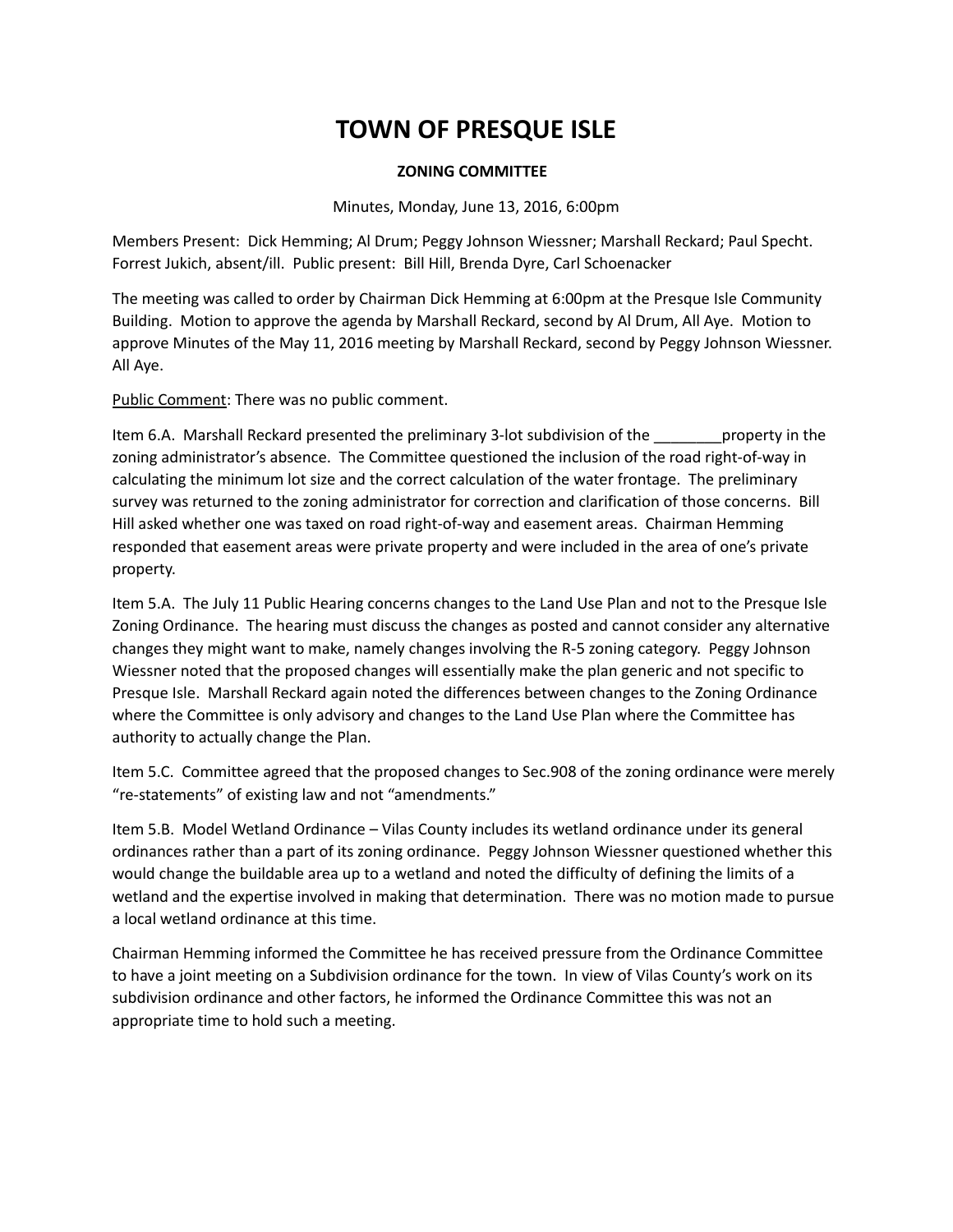Next meeting date Monday, July 11, 2016 following the Public Hearing held at 6:00pm on that date. We will need a separate agenda for the Committee meeting. Items should include: Section 912 of the UDC; updates on the Vilas County Subdivision Ordinance and the impact of Vilas County changing the jurisdiction of the bike trails from Forestry to Zoning.

Motion to adjourn by Paul Specht second by Al Drum. Meeting adjourned at 6:58 pm.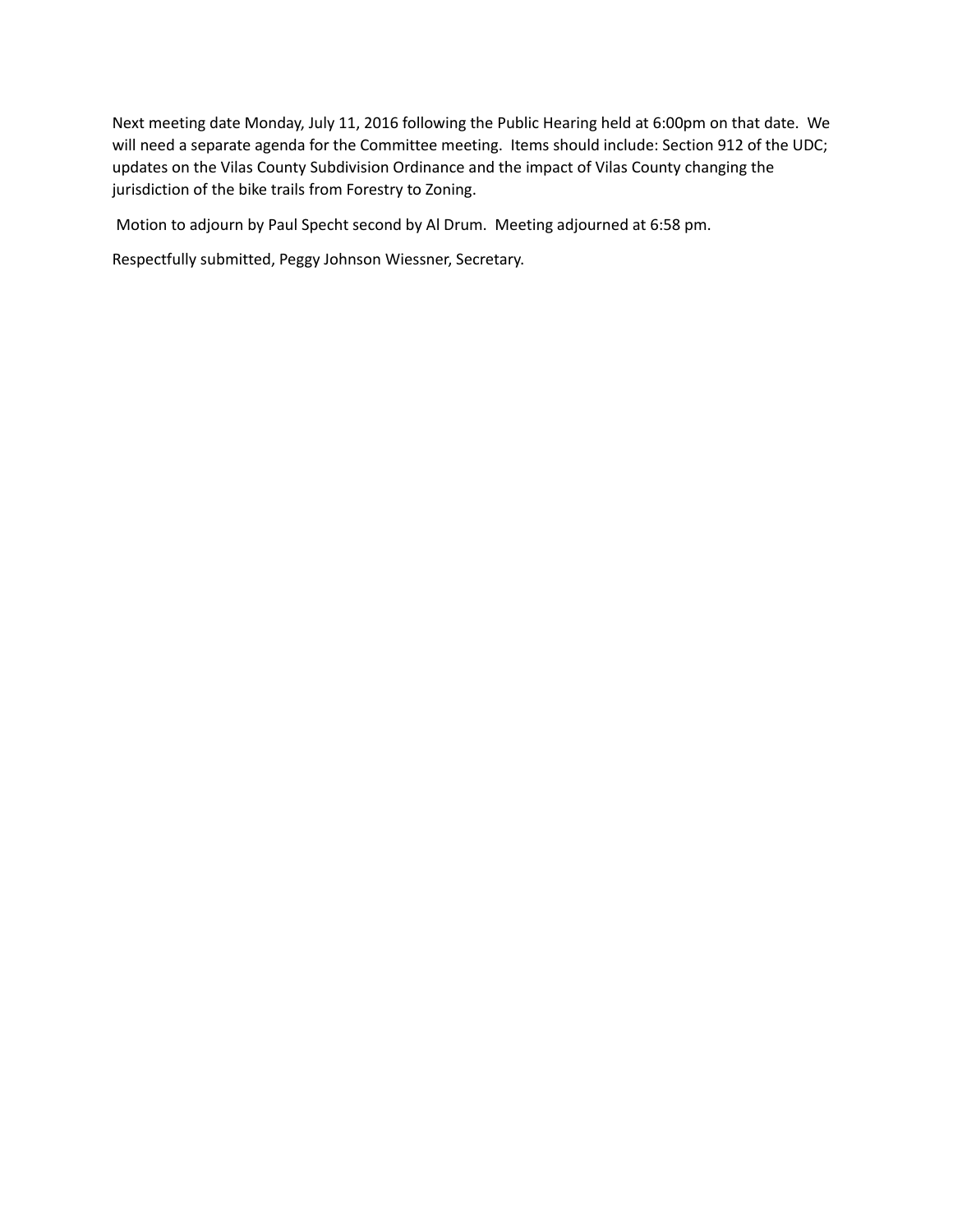### **Plan Commission Public Hearing**

## **Minutes Monday, July 11, 2016**

Members present: Dick Hemming; Al Drum; Peggy Johnson Wiessner; Marshall Reckard; Paul Specht. Forrest Jukich, Presque isle Zoning Administrator. No Public Present

Chairman Hemming called the Public Hearing to order at 6:00pm at the Presque Isle community Building. The Hearing was properly noticed by a Class 1 Notice. Purpose of the hearing was to secure public input on amending he Land Use Plan by removing Table 8-1 from the Plan and revising the description of Zoning Districts to reflect broader definitions, as detailed in the draft amendment dated 1/11/2016. Chairman Hemming asked three times for comments favoring the amendment and three times for comments opposing the amendment. There were no comments whatsoever. Public Hearing adjourned at 6:02.

# **TOWN OF PRESQUE ISLE**

## ZONING COMMITTEE & PLAN COMMISSION MEETING

Members Present: Dick Hemming; Al Drum Peggy Johnson Wiessner; Paul Specht; Marshall Reckard. Forrest Jukich, PI Zoning Administrator. Public present: none.

The meeting was called to order by Chairman Dick Hemming at 6:03pm at the Presque Isle Community Building following the Public Hearing. Motion to approve the agenda by Marshall Reckard, second by Al Drum. All Aye. Motion to approve Minutes of the June 13, 2016 meeting by Al Drum, second by Peggy Johnson Wiessner. All Aye.

Public Comment: There was no public comment.

Item 5.A. Marshall Reckard moved to amend the language of Resolution LUP 2016-1 dated 1/11/2016, reinstating language pertaining to District R-5 as contained in the draft amendment dated 7/11/2016; seconded by Al Drum. All Aye. Marshall Reckard then moved approval of Resolution LUP 2016-1, as amended. Second by Paul Specht. All Aye. The amended resolution was signed by all members. It was noted the Town Board must now notify all adjoining towns and the regional planning commission of the Commission's action.

 Item 5.D. Fireman's Point three lot subdivision update. Committee discussed needed revisions to the Tom Boettcher survey including the frontage measurement and whether to include the easement road area in the required lot area. Item to be placed on the Committee's August 2 agenda.

Item 5.B. Al Drum moved and Peggy Johnson Wiessner seconded a motion to reflect updates in the UDC Chapters 320-325 by removing Sec. 912 to conform to those changes. All Aye.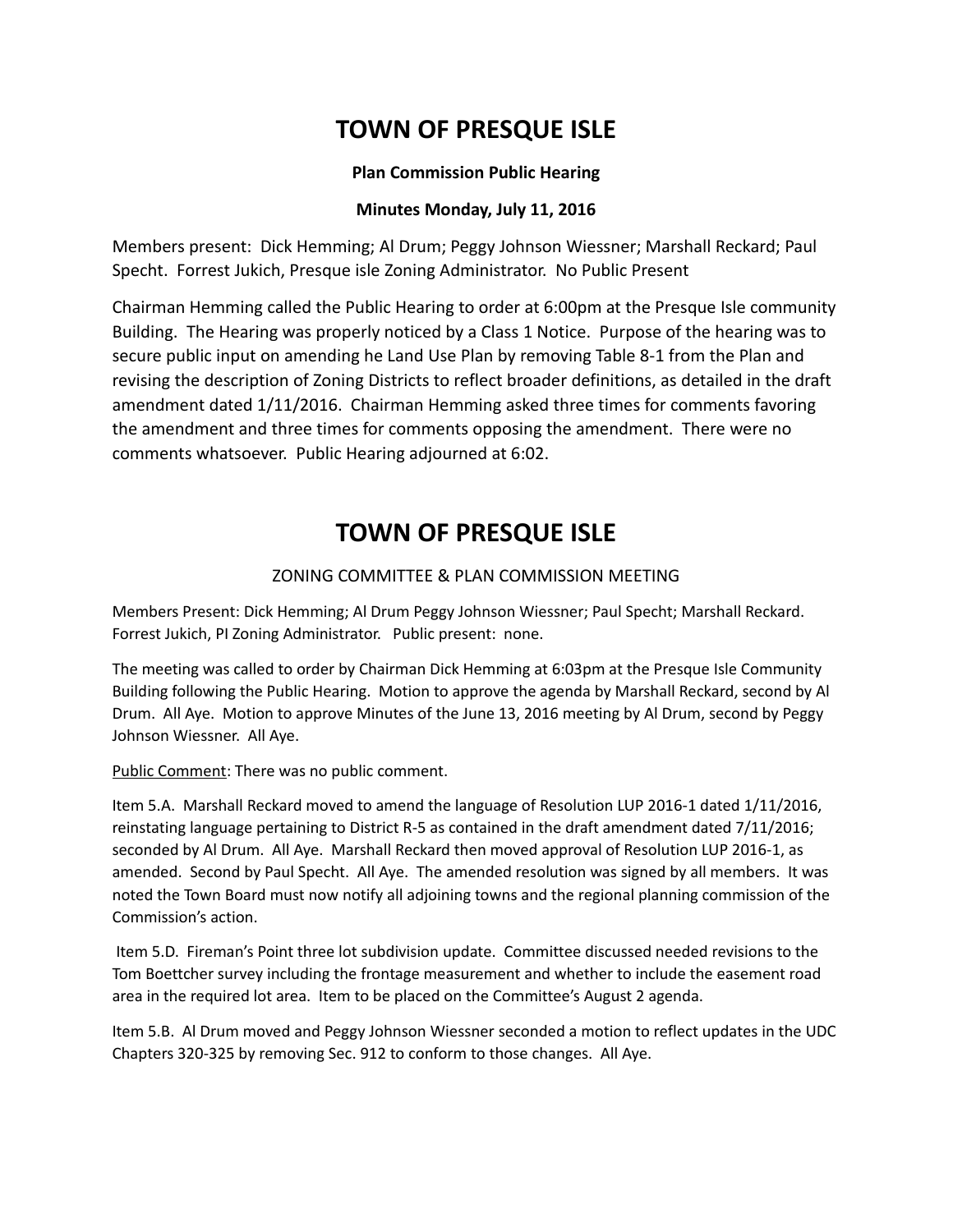Item 5.C. Updates to the Vilas County Subdivision Ordinance. Draft #4 of the county's subdivision ordinance was distributed & Marshall Reckard noted Presque Isle opted out of accepting this ordinance and that the present draft did not contain any minimum lot sizes. Committee to study the present draft and discuss at its next meeting.

Item 5.E. Committee noted that Vilas County jurisdiction over bike trails remains with the Forestry Department.

Item 6.B. Approval of a Two lot subdivision of the Oltoff property on Papoose lake moved by Paul Specht, second by Al Drum. All Aye except for Peggy Johnson Wiessner who abstained.

Marshall Reckard informed the Committee new fiber optic lines will be laid within the town's road rightof-way and that the town, along with other towns in the county, will not charge a fee for this upgrade which will enhance service to all phones in the 686 exchange.

Dick Hemming noted the Town Board had requested a formal position from the Zoning Committee on enacting a local subdivision ordinance. This will be placed on the next Committee meeting agenda.

Next meeting set for 8:30am on Tuesday, August 2, 2016.

Motion to adjourn by Paul Specht second by Al Drum. Meeting adjourned at 7:04 pm.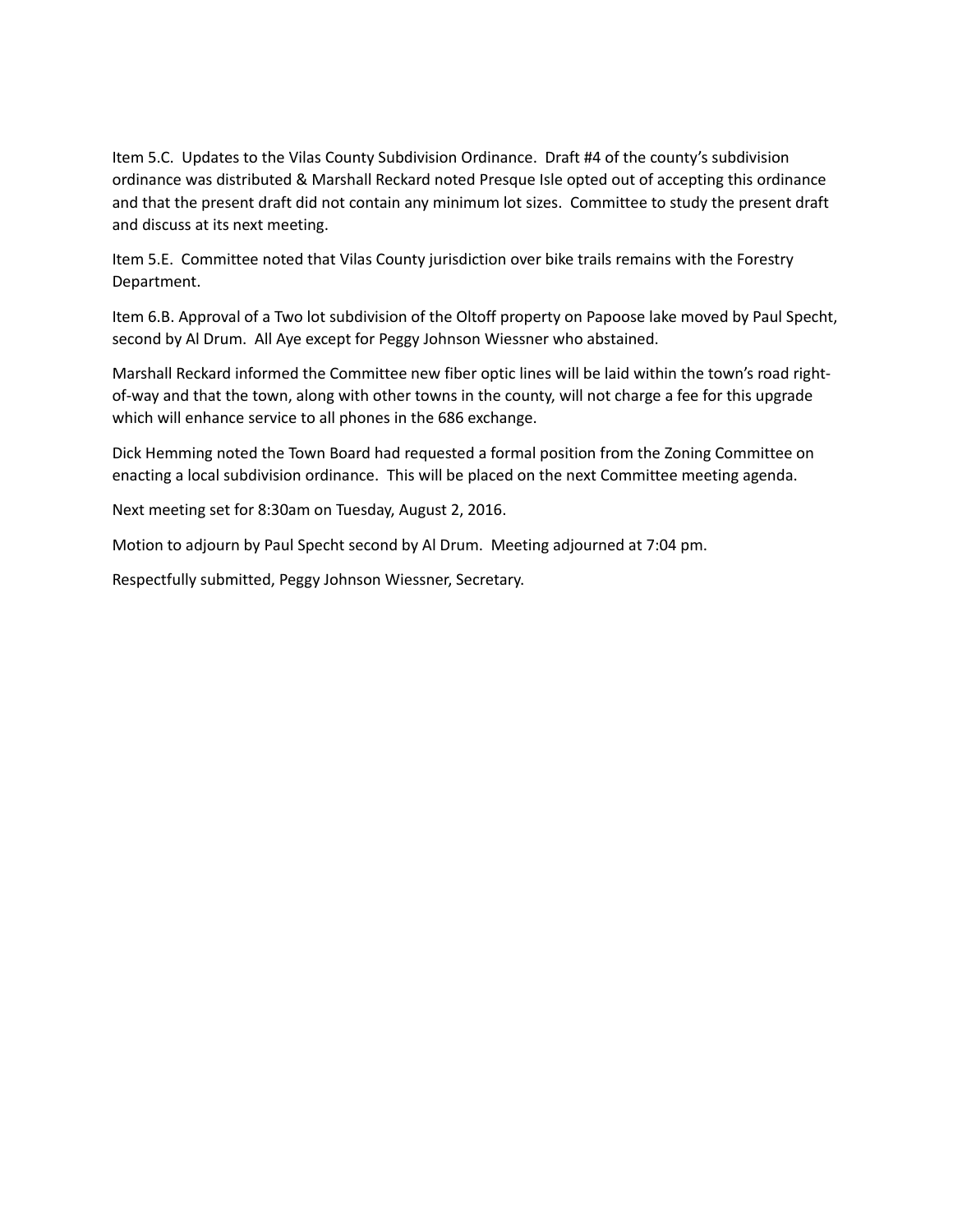### **ZONING COMMITTEE**

Minutes, Tuesday, Aug. 2, 2016, 8:30 am

Members Present: Dick Hemming; Al Drum; Peggy Johnson Wiessner; Marshall Reckard; Paul Specht. Forrest Jukich, PI Zoning Administrator. Public present: David Konopacky, Northwoods Surveying; Tom Boettcher & Michael Weber, Eagle Landmark; John Dennison.

The meeting was called to order by Chairman Dick Hemming at 8:30am at the Presque Isle Community Building. Motion to approve the agenda by Marshall Reckard, second by Al Drum, All Aye. Motion to approve Minutes of the July 11, 2016 Public Hearing by Marshall Reckard, second by Paul Specht. All Aye. Minutes of the July 11, 2016 Zoning Meeting by Paul Specht, second by Al Drum. All Aye.

Public Comment: There was no public comment.

Item 5.A. Surveyor Tom Boettcher presented his position on the preliminary 3 lot subdivision of property owned by John Dennison. The lot was created in 1951 and Dennison purchased the parcel in 1988. He proposes to divide the parcel into two waterfront lots and one back lot. The original survey indicated 403.6 feet of frontage. Since Presque Isle can apparently only enforce the provisions of its 1959 ordinance, after the state's passage of Act 55, the frontage now required is only one acre. Committee questioned whether the frontage had to be measured by the perpendicular method mandated by Vilas County after 2000. Using this method the frontage falls short of 200 feet for each lot. Committee also questioned whether the right of way area of the town road that bisects the property could be used to satisfy the minimum one acre requirement. The town road was established by an unrecorded "dedication" that did not appear on Dennison's title commitment. Is a "dedication" a "conveyance?" Also at issue was the effect of a Wisconsin Attorney General's opinion that held that a town road automatically divided a parcel into two parcel and the State's platting code in Chapter 236 regarding the inclusion of easement area in the total area of a lot. The effect of Act 55 on all of these issues since the definition of lot size was not a part of the 1959 ordinance. Dick Hemming and Peggy Johnson Wiessner appeared to agree the older method of measuring frontage could still be used to satisfy the 200 foot minimum. Paul Specht moved and Al Drum seconded a motion to request an opinion of the town attorney on these issues: proper measurement of frontage; definition of lot area with respect to including right of way area and the effect of an unrecorded document establishing a town road. Motion passed 3 to 2 with Marshall Reckard and Peggy Johnson Wiessner voting Nay. Al Drum will put this request in writing and circulate it to all Committee members and to Tom Boettcher prior to sending to Attorney Burgy.

Item 6.B. Dave Konopecky presented a two lot subdivision of the Chantry property on Katinka Lake. There were no questions as to frontage or acreage requirements but the Committee did note that the access easement road could only be expanded on the property Chantry owned and that an easement for the septic drainfield on lot 2 should carry a notation that the field must be relocated on lot 1 should it ever fail. Marshall Reckard moved approval of the subdivision with the above two changes and Paul Specht seconded. All Aye.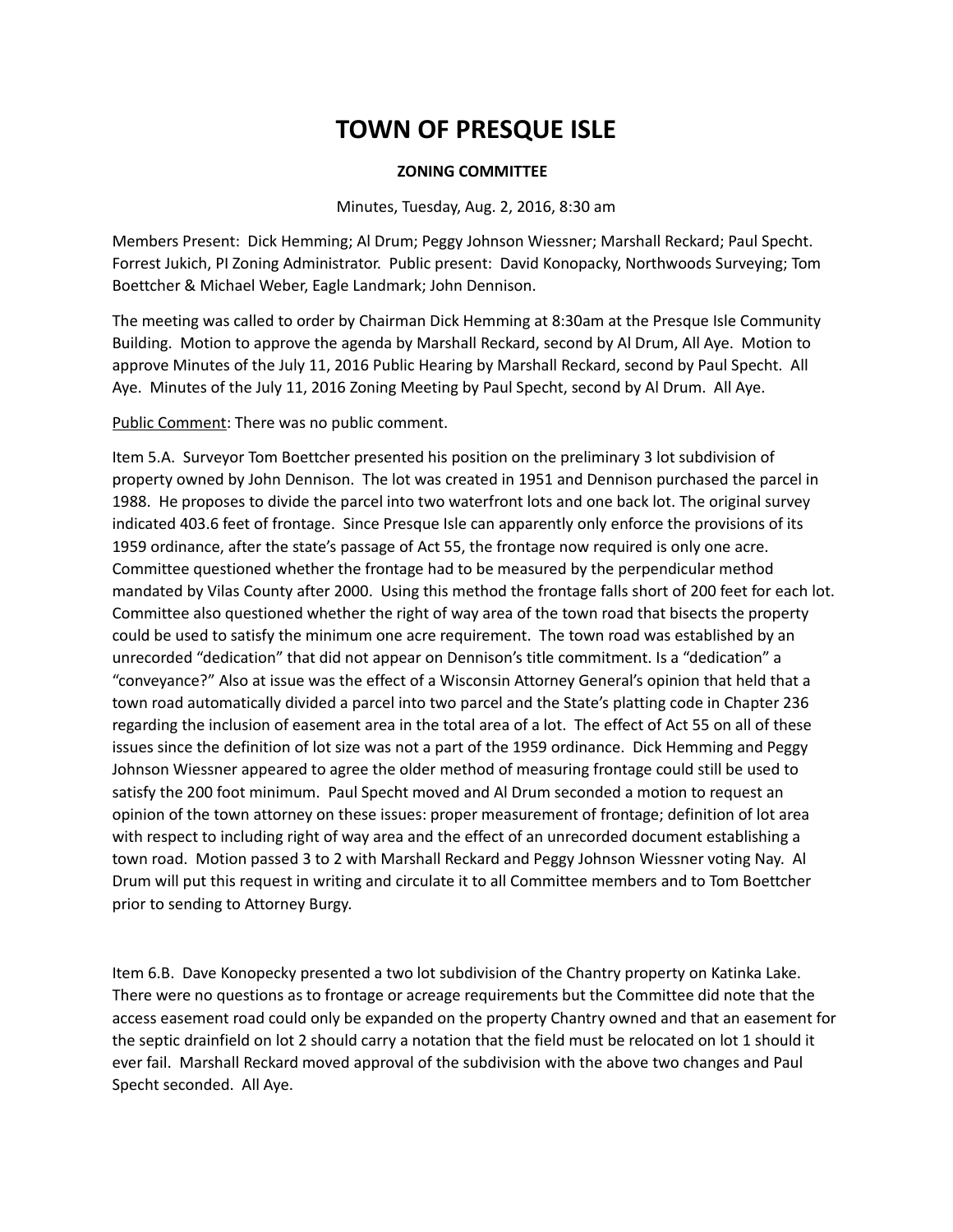Item 6.A. David Konopacky then presented what he termed a 4 lot line adjustment on the Olson property on Presque Isle Lake. This proposal again raised the issue of how water frontage is properly measured given Act 55 and whether changes to a legal non-conforming lot would jeopardize its "grandfathered" status. Also at issue was a lake access easement that attached to a parcel across a county road. Dick Hemming believed a legal non-conforming lot "clearly" lost its grandfathering status if any change was made to the lot. Marshall Reckard moved to table action on this item until a legal opinion is received from Atty. Burgy on the grandfathering issue as well. Paul Specht seconded. All Aye.

6.C. Marshall Reckard noted that a gravel walkway to the lake was defined as an accessary "structure" under NR 115 and that setbacks are not a part of the Vilas County Shoreland ordinance but rather are included under Vilas' general zoning ordinance. He requested the Committee revisit our setback requirements in view of NR 115. We will include this item on the next meeting agenda.

Next meeting date Tuesday, Sept. 13, 2016, at 8:30am.

Motion to adjourn by Peggy Johnson Wiessner second by Al Drum. Meeting adjourned at 10:10 am Respectfully submitted, Peggy Johnson Wiessner, Secretary.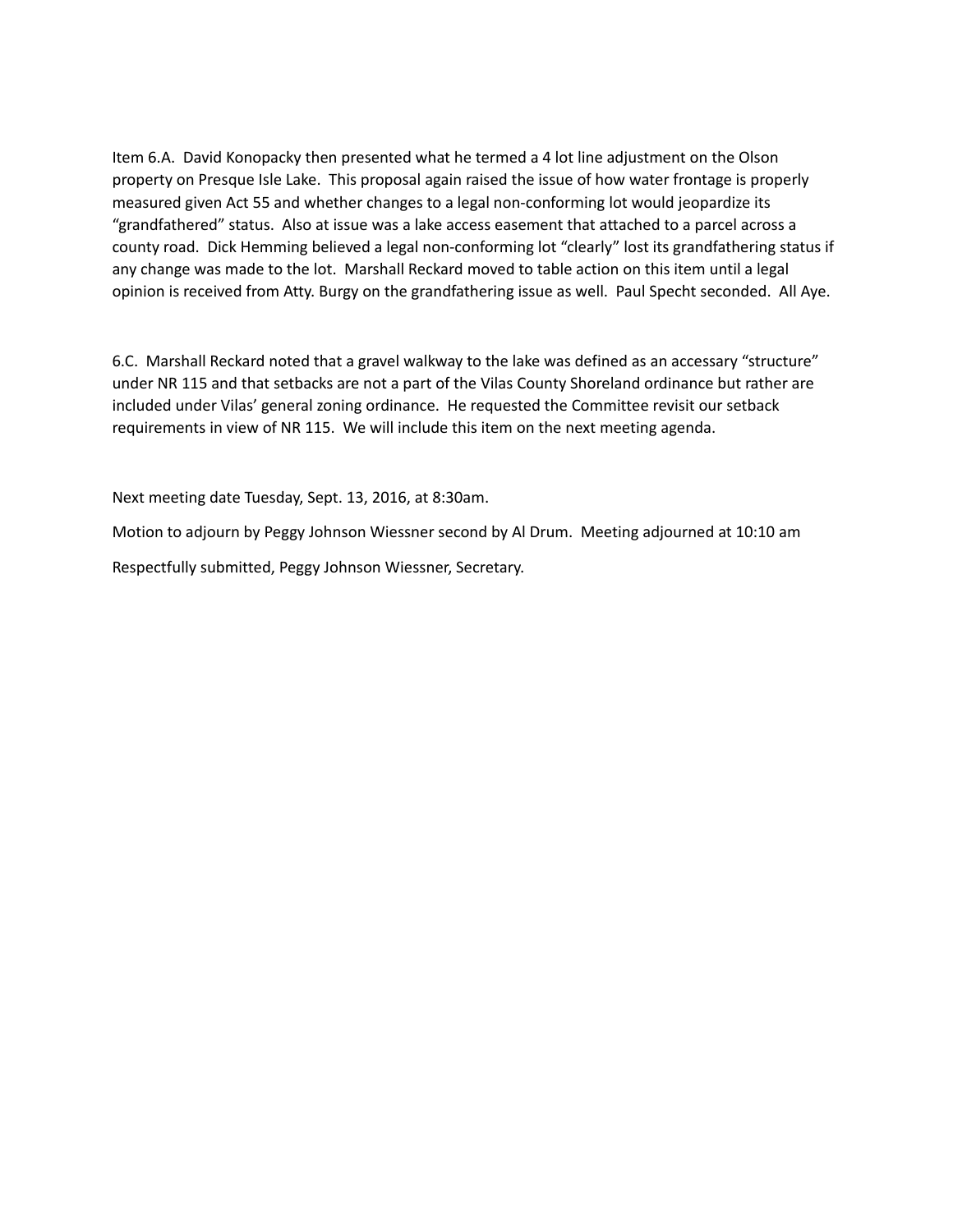### **ZONING COMMITTEE & PLAN COMMISSION**

Minutes, Tuesday, Sept. 13, 2016, 8:30 am

Members Present: Dick Hemming; Al Drum; Peggy Johnson Wiessner; Marshall Reckard; Paul Specht. Forrest Jukich, PI Zoning Administrator. Public present: David Konopacky, Northwoods Surveying.

The meeting was called to order by Chairman Dick Hemming at 8:30am at the Presque Isle Community Building. Motion to approve the agenda by Paul Specht, second by Marshall Reckard, All Aye. Motion to approve Minutes of the August 2, 2016 meeting by Paul Specht, second by Marshall Reckard. Peggy Johnson Wiessner noted that Carl Watras had requested the Aug. 2 minutes replace all references to Act 55 with "the Hegwood decision." Committee decided to merely add reference to the Hegwood decision. All Aye, as amended.

Public Comment: There was no public comment.

Chairman Hemming questioned whether Vilas County had ever acted on the Town' zoning amendments sent to the county in earlier this year. Marshall Reckard stated no action had been taken and he would check on that matter, urging them to take action soon.

Item 5.B. Surveyor Dave Konopacky presented a final subdivision map for the Chantry property on Katinka Lake which incorporated the notation that the drainfield on lot 2 would need to be re-located on lot 1 should it ever fail, and corrected the size of the easement road on the neighboring property. Motion to recommend approval to the town board by Marshall Reckard, second by Paul Specht. All Aye.

Item 5.C. Committee referred to the letter dated Sept. 12, 2016 from the town's attorney, Dennis Burgy, to resolve the issue of whether changes could be made to the legal, but non-conforming, lots owned by the Olson's on Presque Isle Lake. See copy of the Burgy letter attached hereto. So long as the nonconforming attributes of a legal, non-conforming lot were not decreased and the changes proposed met current zoning requirements, the property would retain its legal status. Action on this item was tabled until the next meeting when a Certified Survey Map would be presented to the Committee.

Item 6.A. Peggy Johnson Wiessner recused herself from consideration of this matter and took a seat in the audience. Paul Specht was directed to take minutes on this item and his minutes are attached hereto.

Item 5.A. Committee again referred to the Burgy letter to resolve the issues raised by the proposed subdivision of the Dennison 3 lot subdivision on Fireman's Point, Presque Isle Lake. The area of an easement road cannot be taken into consideration to fulfill the minimum acreage requirement of a lot. Therefore, the minimum acreage requirements have not been met. Also the frontage measurement must now be measured perpendicular to the side lot line which also results in the minimum frontage requirement not being met. Marshall Reckard moved to recommend the town reject the Dennison subdivision, Paul Specht seconded. All Aye.

Item 5.D. No action was taken on this issue.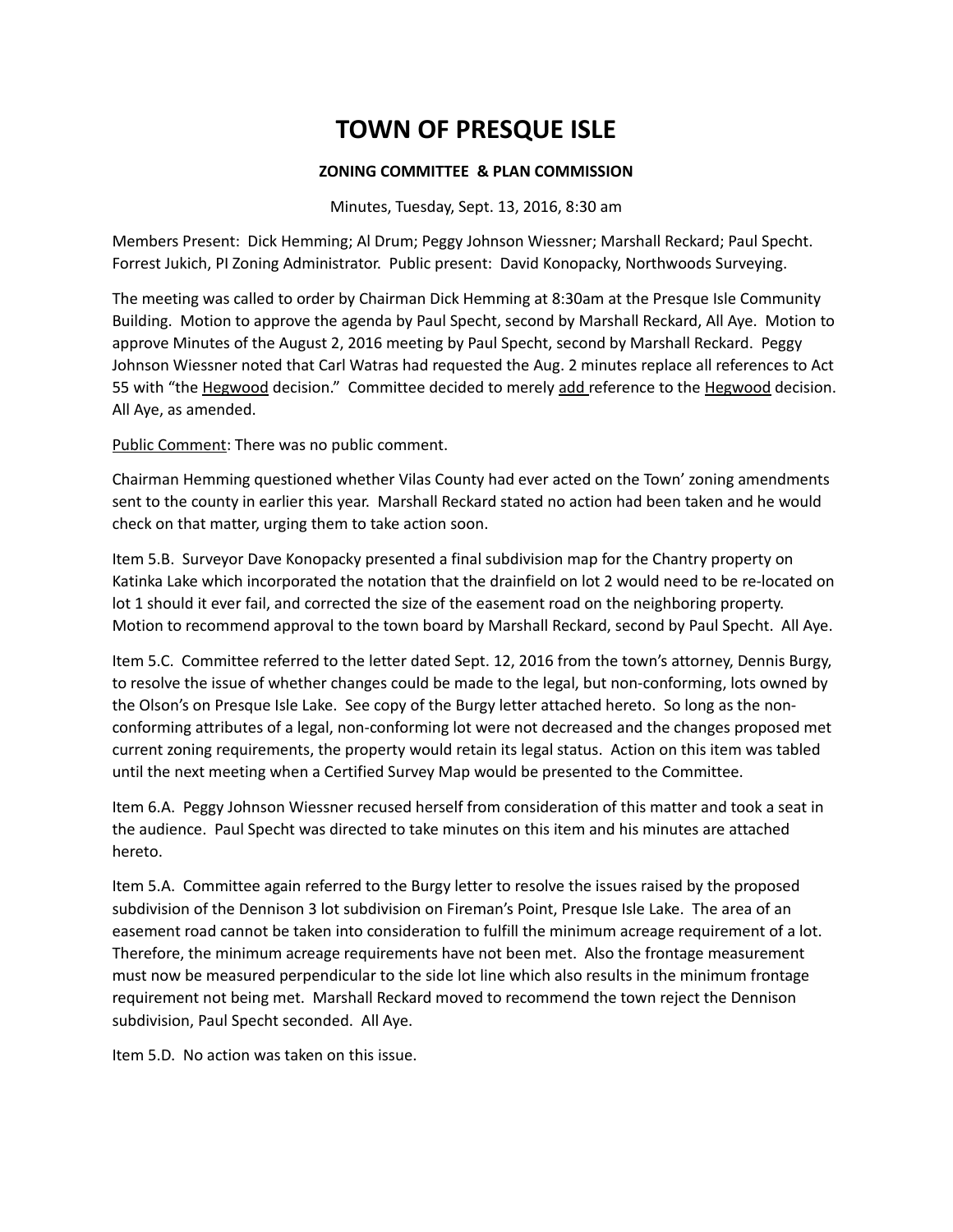Zoning Administrator Forrest Jukich noted he had been asked to resolve an issue of an encroachment involving a pier which encroached on the extension of a neighbor's lot line on the water. Committee advised this was in the DNR's jurisdiction and zoning authority would not apply.

Next meeting date Tuesday, October 4 2016, at 8:30am.

Motion to adjourn by Marshall Reckard, second by Dick Hemming. Meeting adjourned at 9:59 am Respectfully submitted, Peggy Johnson Wiessner, Secretary.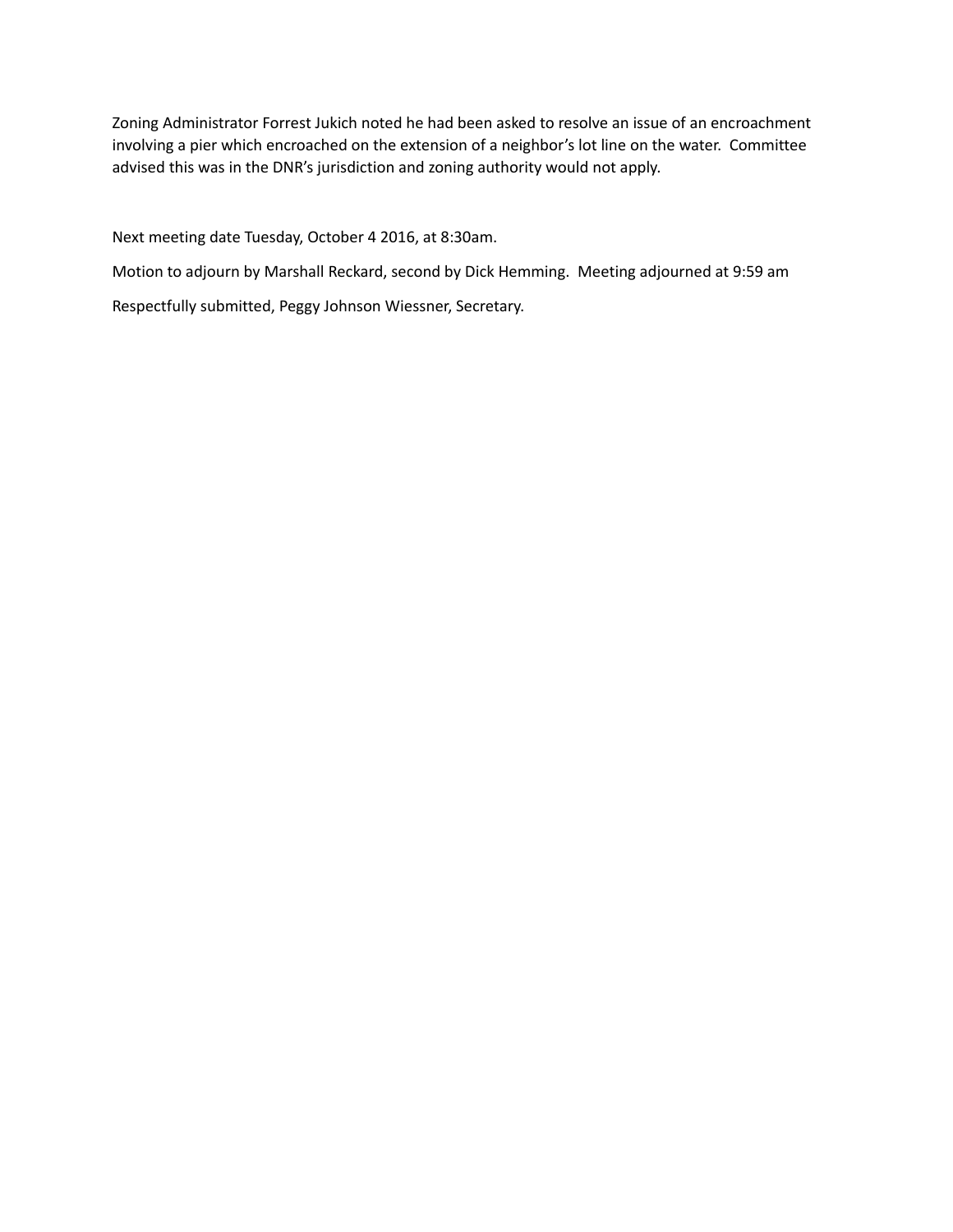#### Attachment to Minutes 9/13/2016

New Business Item 6.A. Discussion & possible action on Sievert's 2 lot subdivision on Oxbow Lake

Dave Konopecky was in attendance to present a two lot subdivision of the Sievert's property on Oxbow Lake. (Peggy Johnson recused herself from any discussion of this matter). Before he began however he requested an update on where the new County Shoreland Ordinance was in the process toward final approval. Marshall provided a brief update and estimated final approval could be two months out.

Mr. Konopecky then proceeded with his subdivision presentation looking for Committee acceptance of two items:

--measuring the related frontage based on the shoreline high water mark versus on the perpendicular as cited in both the current County and Town Shoreland Ordinances. The proposed subdivision most likely will not result in 200 feet of frontage on the perpendicular on either of the newly proposed lots. His argument was that the accepted form of measurement at the time the lot in question was surveyed and subsequently re-surveyed was along the shore line, hence he believes he should be allowed to use the older form of measurement. Marshall referenced a September 12, 2016 letter from Town Attorney Dennis Burgy that, among other things, addressed this specific topic. In that letter Mr. Burgy stated, "So long as the County Ordinance (current) requires measurement along the perpendicular line, the required 200" (in the Town's Ordinance) would need to be measured in the same fashion". The Committee agreed. Marshall noted that the County approved measuring on the perpendicular in 2007. Mr. Konopecky stated he disagreed with Mr. Burgy's opinion.

--agreement with his use of the 80% rule for resulting lot sizes as allowed under the Town's ordinances that are currently in effect until the Town's restatement of its Shoreland Ordinances in response to NR 115 are formally adopted by the Town. Marshall clarified that the 80% rule is part of the Town's General Ordinances not Shoreland Ordinances. He further stated that there is no provision for the 80% rule in NR115. A discussion ensued among Committee members on reasons why the 80% within the Town's Ordinances could or could not co-exist with requirements of NR115. At the conclusion of this discussion Mr. Konopecky asked each member of the Committee to state their personal opinion on whether or not the Town had the right to apply the 80% rule to subdivisions proposed subsequent to the effective date of NR 115. The Committee was evenly split on this matter.

The discussion was closed with Mr. Konopecky stating that his intent was to return to the next meeting of the Committee with a Certified Survey Map for the Committee's consideration and action.

Respectfully submitted by Paul Specht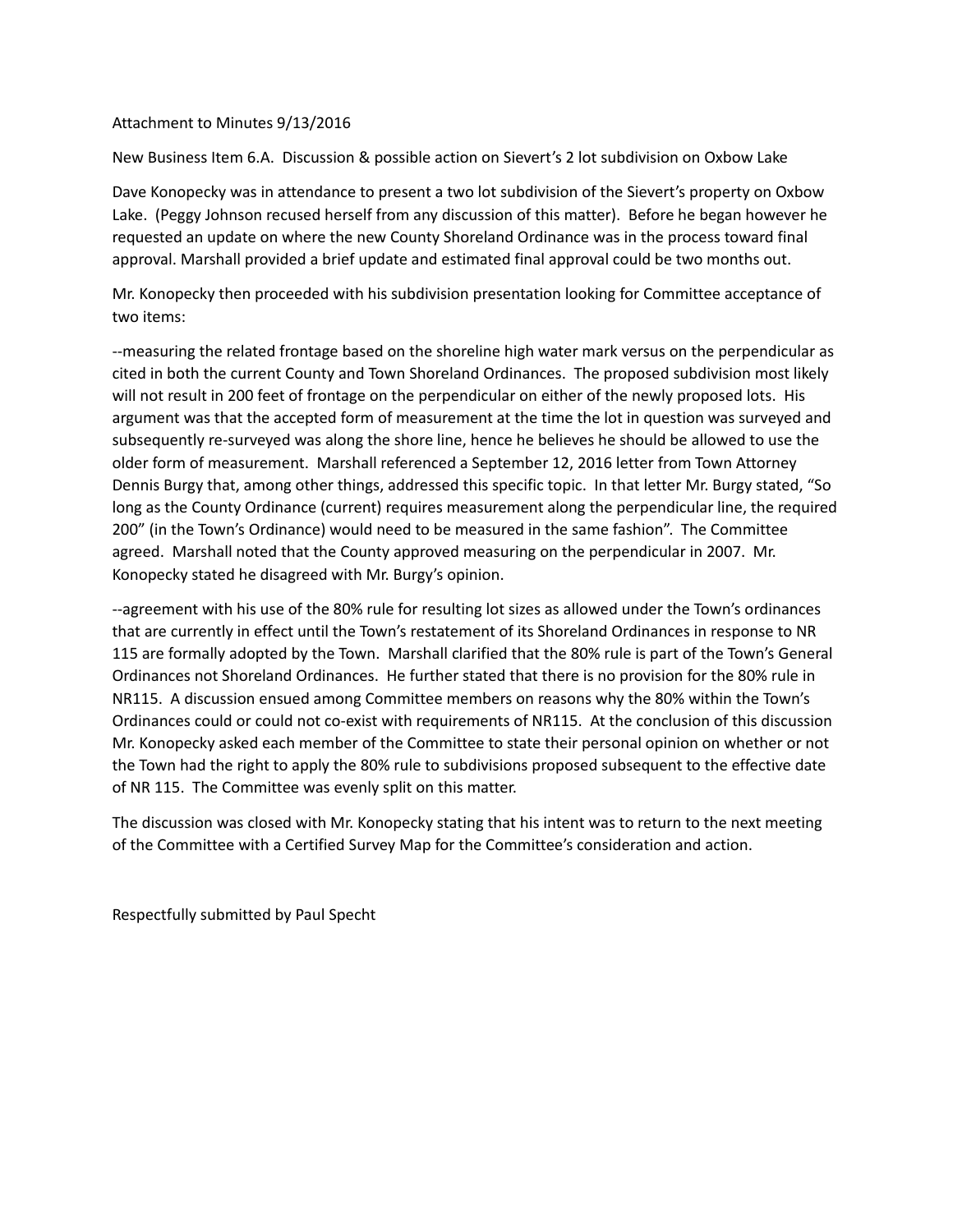### **ZONING COMMITTEE & PLAN COMMISSION**

Minutes, Tuesday, Oct. 4, 2016, 8:30 am

Members Present: Dick Hemming; Al Drum; Peggy Johnson Wiessner; Marshall Reckard; Paul Specht. Forrest Jukich, PI Zoning Administrator, Jack Harrison, PI Town Chairman. Public present: David Konopacky, Northwoods Surveying; Brian Castro.

The meeting was called to order by Chairman Dick Hemming at 8:30am at the Presque Isle Community Building. Motion to approve the agenda by Marshall Reckard, second by Al Drum, All Aye. Motion to approve Minutes of the September 13, 2016 meeting by Al Drum, second by Marshall Reckard. All Aye.

Public Comment: There was no public comment.

Item 5.A. Surveyor Dave Konopacky presented a final subdivision map dated Sept. 1, 2016, for the Olson property on Presque Isle Lake which re-configured the side lot lines and added acreage to the grandfathered, non-conforming parcels but did not change the frontage measurement. He noted that Vilas County has consistently permitted a change to non-conforming, grandfathered parcels which expanded their size. Motion to recommend approval to the town board by Marshall Reckard, second by Peggy Johnson Wiessner. All Aye.

Item 5.B. Sievert's Oxbow Lake two-lot division. Peggy Johnson Wiessner recused herself from all discussion of this issue and removed herself from the table. Minutes on this issue were taken by Paul Specht and there are appended hereto.

Item 5.C. Marshall Reckard updated the Committee on the status of changes to the Presque Isle Zoning Ordinance now before the Vilas County Zoning committee. He noted the changes could only be rejected because of an error of law. He stated such a situation might exist with respect to a reference in Sec. 908.2.2.4 to Sec. 903 which the County might ask to strike as being redundant. He asked for the Committee's permission to do so if the County requested this be done. Chairman Hemming stated he would call a special meeting to approve any changes the County wanted. Marshal also noted the County has passed its Subdivision Ordinance.

Item 5.D. The Secretary was directed to eliminate this item from future agendas since there has been clarification of what constitutes a "structure" in the Vilas County Ordinance.

Zoning Administrator Forrest Jukich stated a citation has been issued to Tom Radke in Natural Lakes for a violation of the 35 foot height restriction.

Next meeting date Tuesday, November 8, 2016, at 8:30am.

Motion to adjourn by Marshall Reckard, second by Peggy Johnson Wiessner. Meeting adjourned at 9:50am.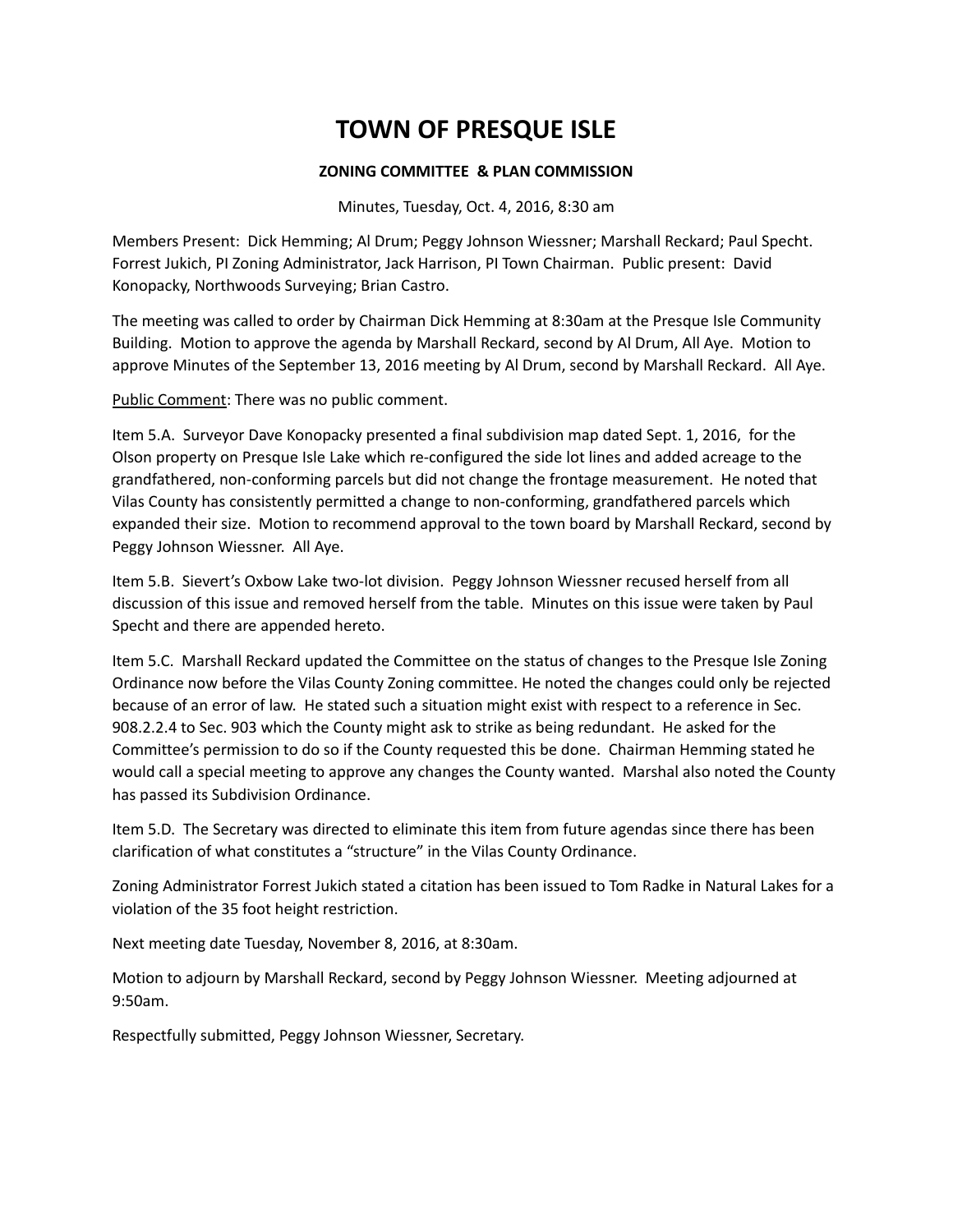Attachment to Minutes 10/4/2016

Old Business Item 5.B. Discussion and Possible Action on Sievert's 2 lot subdivision on Oxbow Lake

Dave Konopecky restated his case for allowing the subject subdivision by application of the 80% rule for subdivisions within the town. He stated that as the town's shoreline ordinance had yet to be changed this rule could still be applied. Marshall Reckard cited a recent opinion from Town Attorney Dennis Burgy that indicated the 80% rule could not be used because it had not been a part of the Town's shoreland ordinances prior to the County's adoption of shoreland ordinances. Paul Specht indicated that he felt that applying the 80% rule was a reasonable alternative for the Town in this case stating that by not applying it the Town was actually making their ordinance even more restrictive and going against the less restrictive spirit of NR115. Marshall and Dick disagreed with Paul's assessment. Paul then indicated that at a minimum this was a case for the BOA.

Mr. Konopecky then argued that he should not be required to measure frontage of the proposed lots based on the perpendicular stating that in 1959 lot frontage was not required to be measured in this manner. Once again an opinion by the Town's attorney was cited which stated that the Town must measure frontage on the perpendicular. Mr. Hemming felt that there may be an argument for allowing measurement by means other than the perpendicular as that method was not used in 1959. Some on the committee felt that allowing measurement by other means would a precedent that could lead to untended results in future cases brought before the committee.

Peggy Johnson as citizen present stated that 2 sections of the Town's ordinances as they stand right now would allow the lot subdivisions requested and that the town should approve any such changes until its updated ordinances are formally in place.

A brief discussion was then held around Mr. Burgy's statement that the 80% rule could become part of a yet unwritten subdivision ordinance within the Town that would then be applicable to shoreland properties as well. Mr. Hemming ended this discussion stating that we must go back to our 1959 ordinance and the Hegwood decision for guidance in these matters.

Mr. Specht made a motion to allow the application of the 80% rule in the case. The motion failed to receive a second.

Mr. Hemming then suggested that if Mr. Konopecky returned to the committee with the proposed lots measured along the shoreline he would probably vote to approve. Others on the committee disagreed with this approach.

Brian Castro as a citizen at the meeting stated he could not understand why the ordinances currently on the books could not be applied until a new and revised ordinance in compliance with NR 115 was in place. At this point there it was a consensus within the committee that this matter should be sent to the Board of Adjustments for settlement.

Respectfully submitted by Paul Specht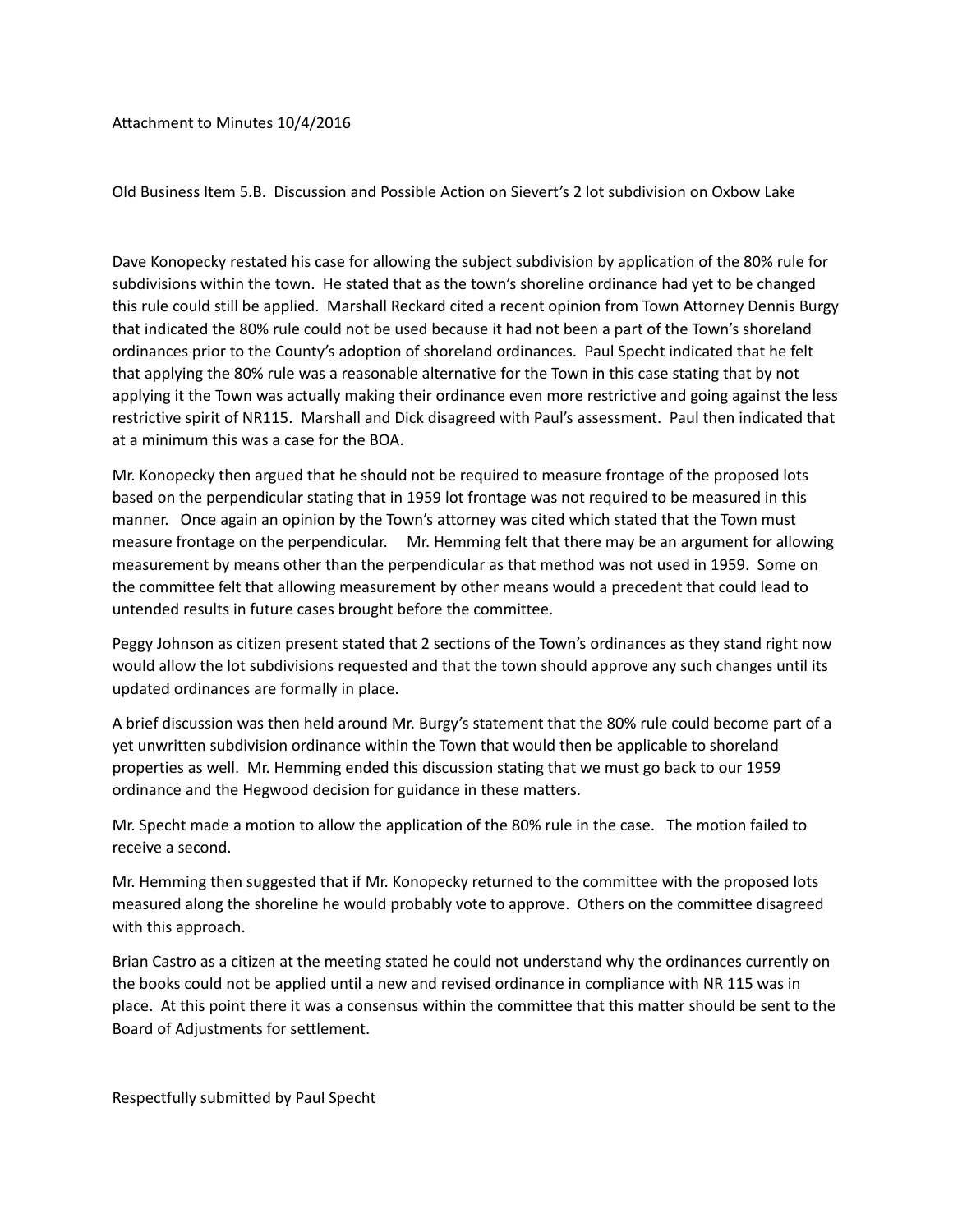### **ZONING COMMITTEE & PLAN COMMISSION**

Minutes, Tuesday, Nov. 8, 2016, 8:30 am

Members Present: Dick Hemming; Al Drum; Peggy Johnson Wiessner; Marshall Reckard; Paul Specht. Forrest Jukich, PI Zoning Administrator. Public present: Ramona Kubicka; Carmen Farwell; John Farwell; Chuck Hayes; Carl Watras; Linda Davis; Cecil Davis.

The meeting was called to order by Chairman Dick Hemming at 8:30 am at the Presque Isle Community Building. Motion to approve the agenda by Paul Specht, second by Marshall Reckard, All Aye. Motion to approve Minutes of the October 3, 2016 meeting by Marshall Reckard, second by Paul Spech. All Aye.

Public Comment: There was no public comment.

Item 5.A. Marshall Reckard stated the Vilas County Zoning Committee yesterday approved the Presque Isle Zoning amendments with 4 changes that were basically typographical errors. A resolution by the full Vilas County Board will be on its agenda next week and is expended to pass without opposition. It will then be before the Presque Isle Town Board for final approval.

Marshall Reckard also noted there will be a Public Hearing on Dec. 5<sup>th</sup> at 9:00am to address changes to the Vilas County Zoning Ordinance. Marshall will e-mail the proposed changes to all committee members.

Item 6.A. Ramona Kubica, on behalf of the Carlin Lake Association, updated the Committee on recent developments in the association's quest to prevent water from the Carlin Club well being shipped to the bottling facility in Marenisco. She was not asking for immediate action from the Committee and was concentrating on zoning issues rather than on the water issues. Committee members were given a packet of materials containing letters from Dawn Schmidt, Vilas County Zoning Administrator; Martha Milanowski, Vilas County Corporation Counse; Daniel Bach, an attorney representing the Carlin Lake Association; and Dean Acheson, a correspondent for the FYI newspaper. Kubicka also stated a compliant seeking Declaratory Judgment had been filed in Vilas County Circuit Court to prevent the extraction of water from the Carlin Club well. Carmen Farwell will provide copies of the complaint to the committee.

Farwell also noted that Section 902.10.2 of the Presque Isle Zoning Ordinance prohibited the expansion of uses on a "grandfathered" parcel .

Chuck Hayes noted the Carlin group would, at some later time, probably seek an opinion from the Committee on the effect of the local zoning laws and on the 1997 change to R-1 for Carlin Lake.

Al Drum asked the identity of the hydrologist who analyzed the effect of the water removal on the lake levels and the surrounding wells. Answer – Robert Nanta.

Paul Specht noted the ramifications of this issue could erode local zoning and it would be important for the Committee to develop its position at a later meeting.

Al Drum sees the water extraction as a clear new use by the Carlin Club.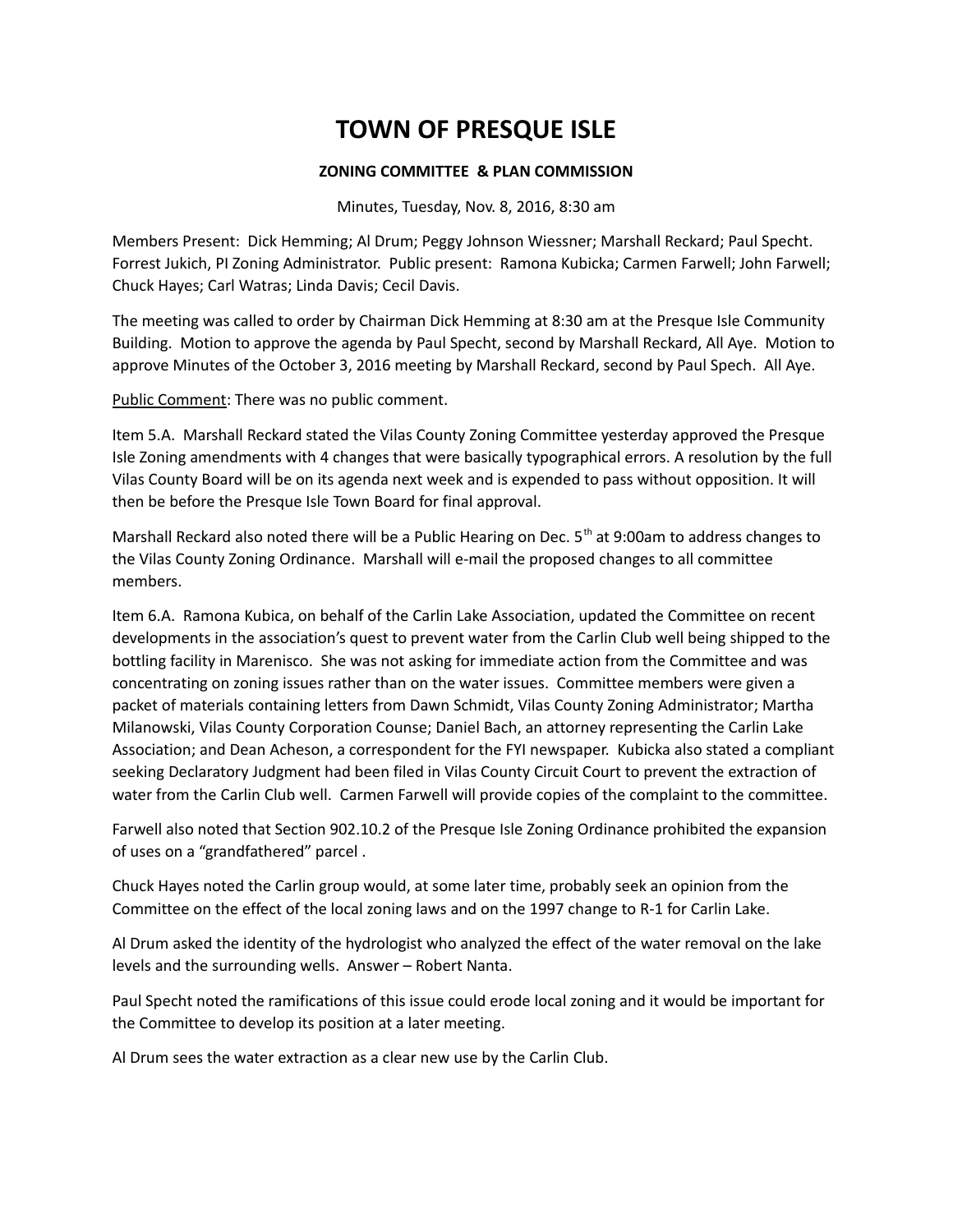Dick Hemming stated he would not call for a motion and that the Committee's emphasis should be on the zoning issues rather than on the water issue.

Chuck Hayes also stated he foresees a conflict between the County zoning issues and the DNR.

Peggy Johnson Wiessner stated she had received an email posing questions on the grandfathering of another lake parcel. However, the questioner did not pursue the issue by attending the meeting.

There was no report from Zoning Administrator Forrest Jukich.

Marshall Reckard stated another citation has been issued to Tom Radke in Natural Lakes for a violation of the 35 foot height restriction.

Next meeting date Tuesday, December 13, 2016, at 8:30am.

Motion to adjourn by Marshall Reckard, second by Paul Specht. Meeting adjourned at 9:08 am.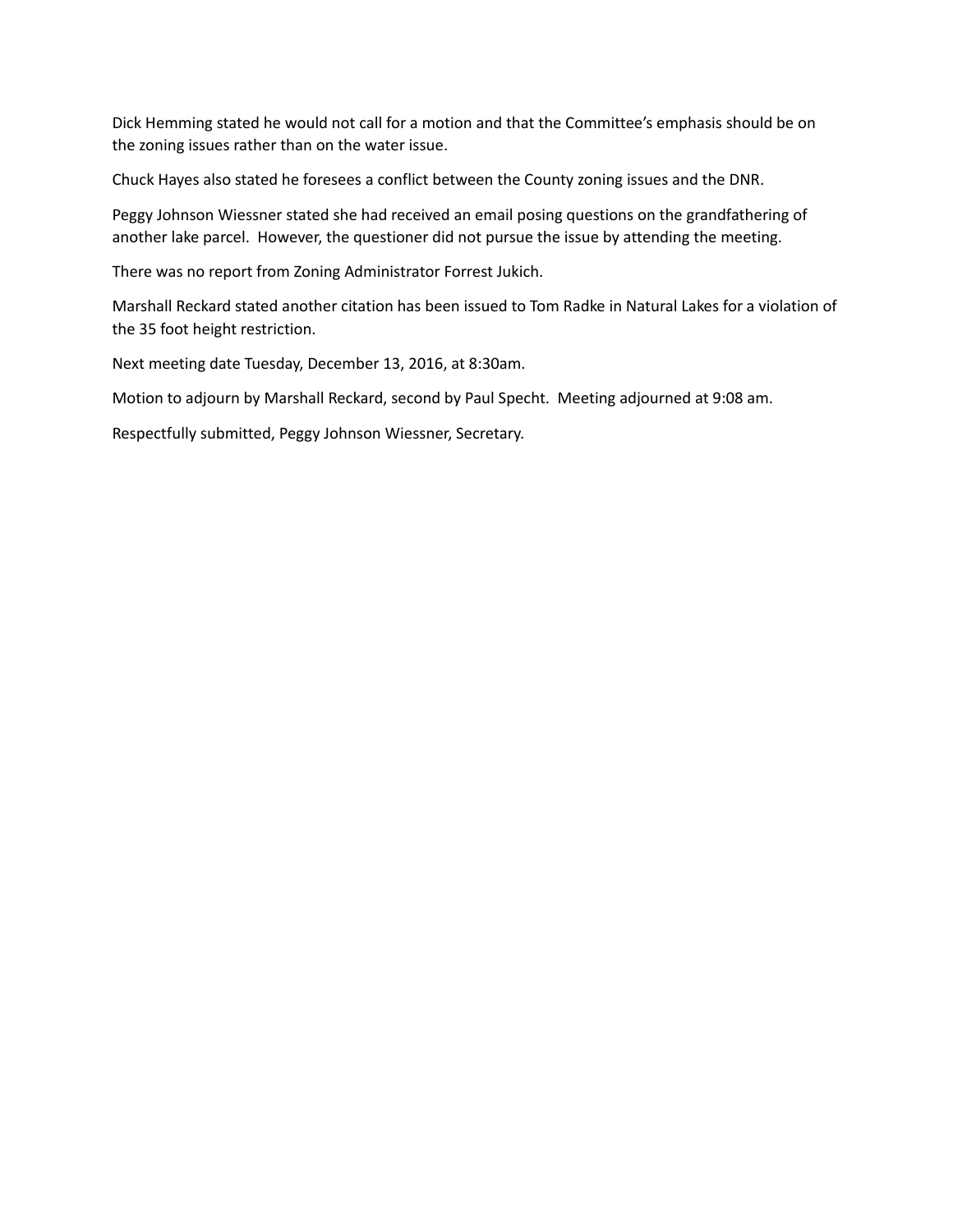### **ZONING COMMITTEE & PLAN COMMISSION**

Minutes, Tuesday, Dec. 13, 2016, 8:30 am

Members Present: Dick Hemming; Al Drum; Peggy Johnson Wiessner; Marshall Reckard; Paul Specht. Absent: Forrest Jukich, PI Zoning Administrator. Public present: Ramona Kubicka; Carmen Farwell; John Farwell; Carl Watras; Cecil Davis; Jorja Burke; Jim Battin; Carl Schoenecker; Eric Johnson, FYI Northwoods; Brian Jopek, Lakeland Times .

The meeting was called to order by Chairman Dick Hemming at 8:30 am at the Presque Isle Community Building. Motion to approve the agenda by Marshall Reckard, second by Paul Specht, All Aye. Motion to approve Minutes of the November 8, 2016 meeting by Al Drum, second by Marshall Reckard. All Aye.

Public Comment: There was no public comment on anything other than an agenda item.

Item 5.B. Ramona Kubicka updated the Committee on recent developments pertaining to the Carlin Lake water issue noting that, in addition to a complaint, a petition for a temporary injunction and supporting documents had also been filed in Vilas County Circuit Court. She also cited several developments she characterized as "disturbing," those being the addition of a circular drive on adjacent property owned by Carlin Club LLC for the purpose of turning large trucks and the addition of a base for a proposed "pump house" to pump water from the Carlin well - neither one of which had a zoning permit prior to the project's start. A driveway permit was subsequently granted by the Presque Isle town zoning administrator. Vilas County has refused a permit for the "pump house" as an accessory structure. Ms. Kubicka asked that the Committee review the permitting process for the driveway to determine whether it was properly issued. Several members of the public evidenced their frustration with the actions of the Carlin Club owners, citing a possible intent to deceive as to their purpose, a failure to inform, possibly a loss of the Carlin Club's "grandfathered" status, etc. Paul Specht asked what was needed to revoke the driveway permit and Chairman Hemming noted the agenda did not call for any action on this item and that information needed to be obtained from the Presque Isle Zoning Administrator. Paul Specht moved, and Al Drum seconded, the following motion; "That the Committee recommend the Town Board advise the Carlin Club owners to cease all activities directed toward the ultimate pumping of water for transport off-site, as that would be a violation of what is permitted in the Town's R-1 zoning category." Discussion continued with several committee members questioning whether this was presumptive and whether the timing was proper for such action. Chairman Hemming assured those in attendance the Committee would enforce the ordinance but that "right timing matters." The motion was defeated on a roll call vote with Paul Specht voting Aye, Dick Hemming, Al Drum and Peggy Johnson Wiessner voting Nay and Marshall Reckard abstaining. The issue of whether the driveway permit was properly issued and what action the town should take on the pump house base that has been placed on the adjoining land will be placed on the January Committee meeting agenda.

Item 5.A. This item was placed on the agenda to note that the town's website now reflects the amended Sections 900, 902, 904 and 908 all of which conform to current State requirements.